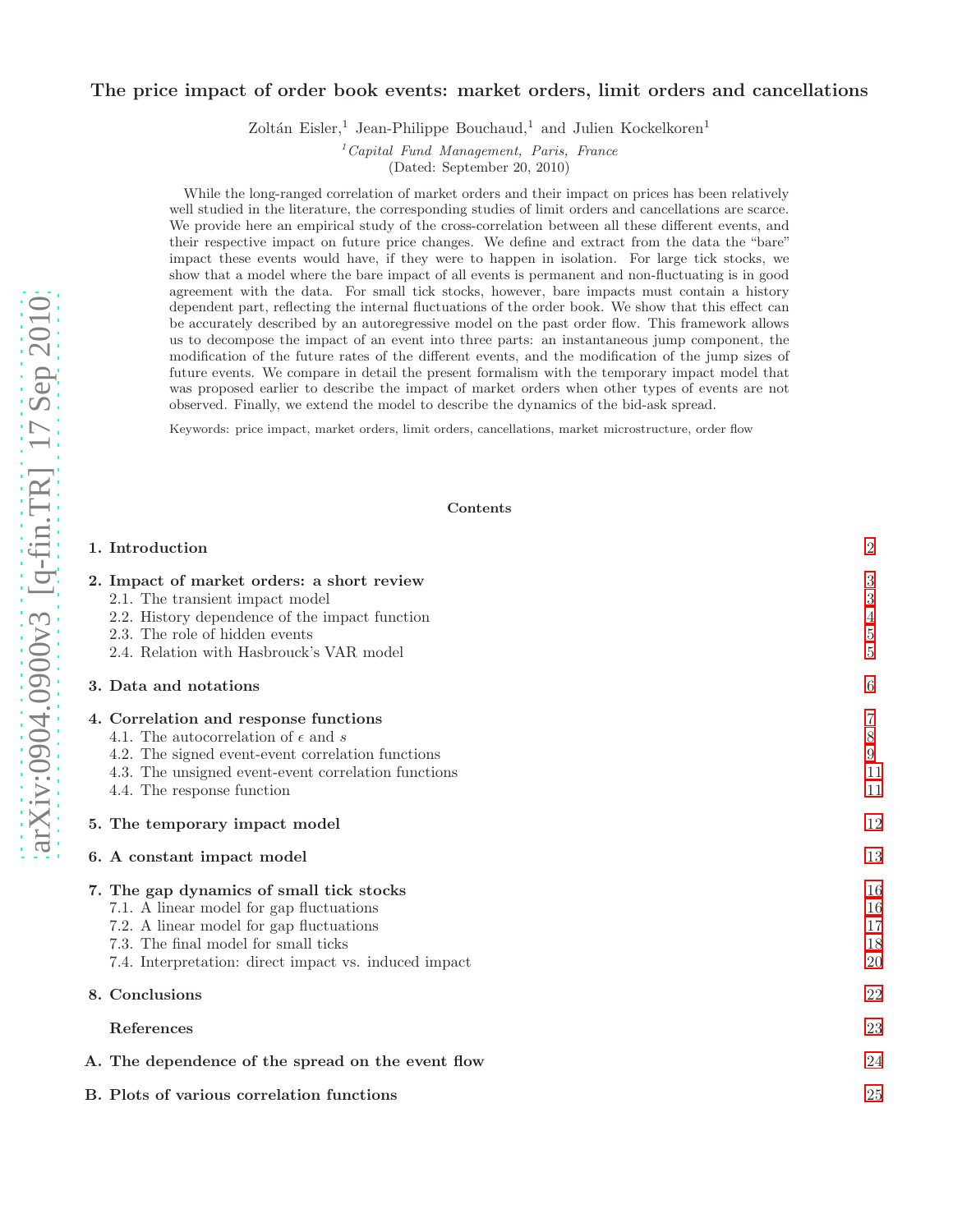### <span id="page-1-0"></span>1. INTRODUCTION

The relation between order flow and price changes has attracted considerable attention in the recent years [\[1](#page-22-1)[–6\]](#page-22-2). To the investors' dismay, trades on average impact the price in the direction of their transactions, i.e. buys push the price up and sells drive the price down. Although this sounds very intuitive, a little reflection shows that such a statement is far from trivial, for any buy trade in fact meets a sell trade, and vice-versa! On the other hand, there must indeed be a mechanism allowing information to be included into and reflected by prices. This is well illustrated by the Kyle model [\[7](#page-22-3)], where the trading of an insider progressively reveals his information by impacting the price. Traditionally, the above "one sell for one buy" paradox is resolved by arguing that there are in fact two types of traders coexisting in the ecology of financial markets: (i) "informed" traders who place market orders for immediate execution, at the cost of paying half the bid-ask spread, and (ii) uninformed (or less informed) market makers who provide liquidity by placing limit orders on both sides of the order book, hoping to earn part of the bid-ask spread. In this setting, there is indeed an asymmetry between a buyer, placing a market order at the ask, and the corresponding seller with a limit order at the ask, and one can speak about a well defined impact of buy/sell (market) orders. The impact of market orders has therefore been empirically studied in great detail since the early nineties. As reviewed below, many surprising results have been obtained, such as a very weak dependence of impact on the volume of the market order, the long-range nature of the sign of the trades, and the resulting non-permanent, power-law decay of impact.

The conceptual problem is that the distinction between informed trader and market maker is no longer obvious in the present electronic markets, where each participant can place both limit and market orders, depending on his own strategies, the current state of the order book, etc. Although there is still an asymmetry between a buy market order and a sell limit order that enables one to define the direction of the trade, "informed" traders too may choose to place limit orders, aiming to decrease execution costs. Limit orders must therefore also have an impact: adding a buy limit order induces extra upwards pressure, and cancelling a buy limit order decreases this pressure. Surprisingly, there are very few quantitative studies of the impact of these orders – partly due to the fact that more detailed data, beyond trades and quotes, is often needed to conduct such studies. As this paper was under review, we became aware of ref. [\[8\]](#page-22-4), where a similar empirical study of the impact of limit orders is undertaken.

The aim of the present paper is to provide a unified framework for the description of the impact of all order book events, at least at the best limits: market orders, limit orders and cancellations. We study the correlations between all events types and signs. Assuming an additive model of impact, we map out from empirical data (consisting purely of trades and quotes information) the average individual impact of these orders. We find that the impact of limit orders is similar (albeit somewhat smaller) to that of market orders.

We then compare these results to a simple model which assumes that all impacts are permanent in time. This works well for large tick stocks, for which the bid-ask spread is nearly constant, with no gaps in the order book. The discrepancies between this simple model and data from small tick stocks are then scrutinized in detail and attributed to the *history dependence* of the impact, which we are able to model successfully using a linear regression of the gaps on the past order flow. Our final model is specified in Sec. [7,](#page-15-0) Eq. [\(30\)](#page-17-1). This framework allows us to measure more accurately the average impact of all types of orders, and to assess precisely the importance of impact fluctuations due to changes in the gaps behind the best quotes.

We want to insist on the fact that our study is mostly empirical and phenomenological, in the sense that we aim at establishing some stylized facts and building a parsimonious mathematical model to describe them without at this stage referring to any precise economic reasoning about the nature and motivations of the agents who place the orders. For recent papers along this latter direction, see e.g. [\[9,](#page-22-5) [10\]](#page-22-6). We, however, tend not to believe in the possibility, for now, to come up with a model that economists would like, with agents, equilibrium, etc. It seems to us that before achieving this, a more down to earth (but comprehensive) description of the data is needed, on which intuition can be built. This is what we try to provide in this paper. We are also aware of the cultural gap between communities, and that our work will appear to some researchers as "eyeball econometrics". We, however, are deeply convinced that a graphical representation of data is needed to foster intuition, before any rigourous calibration is attempted.

The outline of this paper is as follows. We first review (Sec. [2\)](#page-2-0) the relevant results on the impact of market orders and set the mathematical framework within which we will analyze our order book event data. We explain in particular why the market order impact function measured in previous studies is in fact "dressed" by the impact of other events (limit orders, cancellations), and by the history dependence of the impact. We also relate our formalism to Hasbrouck's Vector Autoregression framework. We then turn to the presentation of the data we have analyzed (Sec. [3\)](#page-5-0), and of the various correlation functions that one can measure (Sec. [4\)](#page-6-0). From these we determine the individual (or "bare"), lag-dependent impact functions of the different events occuring at the bid price or at the ask price (Sec. [5\)](#page-11-0). We introduce a simplified model where these impact functions are constant in time, and show that this gives an good approximate account of our data for large tick stocks, while significant discrepancies appear for small tick stocks (Sec. [6\)](#page-12-0). The systematic differences are explained by the dynamics of order flow deeper in the book, which can be modeled as a history dependent correction to the linear impact model (Sec. [7,](#page-15-0) see Eq. [\(30\)](#page-17-1)). Our results are summarized in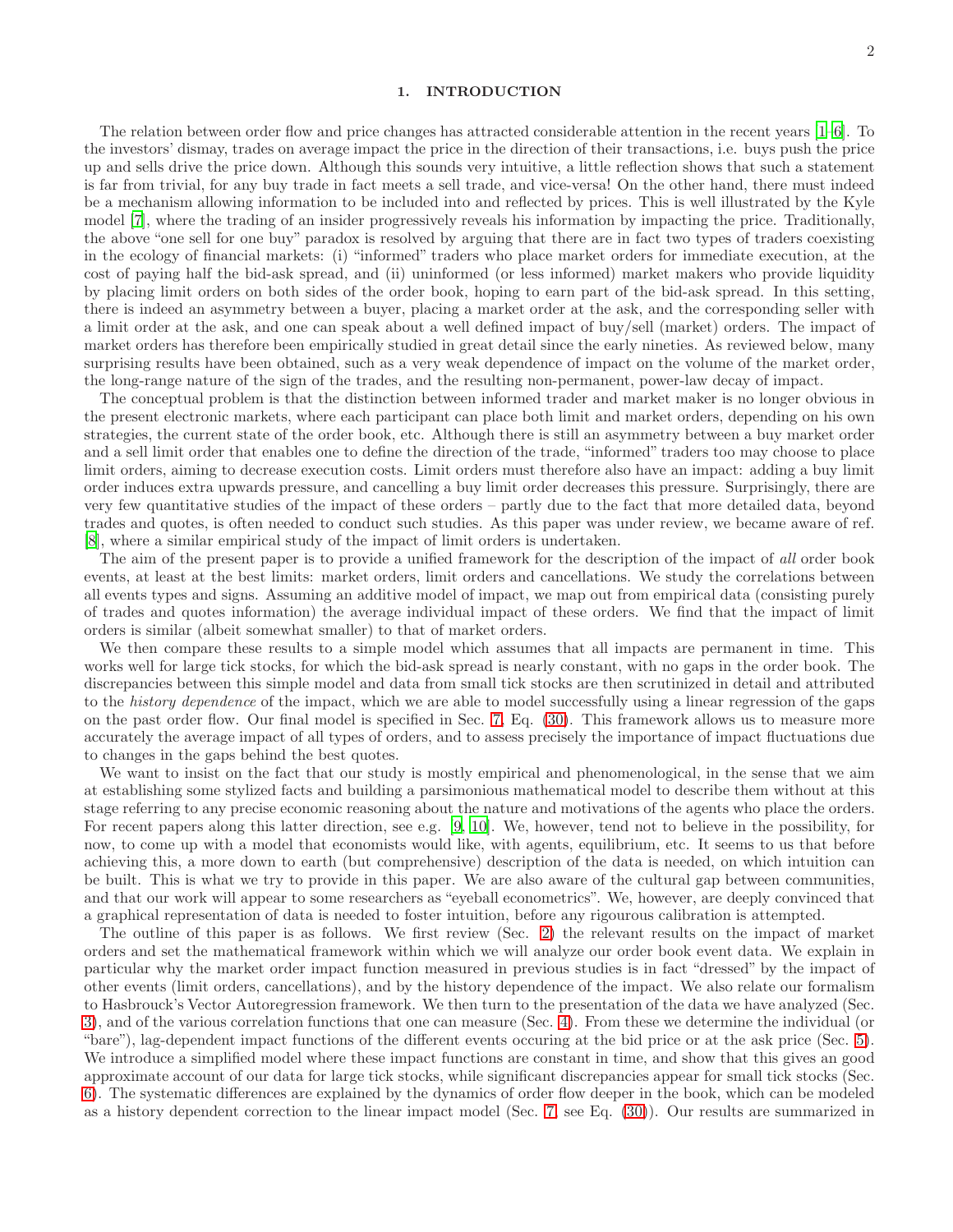the conclusion, with open issues that would deserve more detailed investigation. In the Appendices we also show how the bid-ask spread dynamics can be accounted for within the framework introduced in the main text (Appendix [A\)](#page-23-0) and some supplementary information concerning the different empirical correlations that can be measured (Appendix  $B$ ).

## <span id="page-2-0"></span>2. IMPACT OF MARKET ORDERS: A SHORT REVIEW

#### <span id="page-2-1"></span>2.1. The transient impact model

Quantitative studies of the price impact of market orders have by now firmly established a number of stylized facts, some of which appear rather surprising at first sight. The salient points are (for a recent review and references, see  $|6|$ ):

- Buy (sell) trades on average impact the price up (down). In other words, there is a strong correlation between price returns over a given time interval and the market order imbalance on the same interval.
- The impact curve as a function of the volume of the trade is strongly concave. In other words, large volumes impact the price only marginally more than small volumes.
- The sign of market orders is strongly autocorrelated in time. Despite this, the dynamics of the midpoint is very close to being purely diffusive.

A simple model encapsulating these empirical facts assumes that the mid-point price  $p_t$  can be written at (trade) time t as a linear superposition of the impact of past trades  $[3, 4]$  $[3, 4]$ :

<span id="page-2-2"></span>
$$
p_t = \sum_{t' < t} \left[ G(t - t') \epsilon_{t'} v_{t'}^\theta + n_{t'} \right] + p_{-\infty},\tag{1}
$$

where  $v_{t'}$  is the volume of the trade at time  $t'$ ,  $\epsilon_{t'}$  the sign of that trade (+ for a buy, - for a sell), and  $n_t$  is an independent noise term that models any price change not induced by trades (e.g. jumps due to news). The exponent  $\theta$ is small; the dependence in v might in fact be logarithmic  $(\theta \to 0)$ . The most important object in the above equation is the function  $G(t-t')$  which describes the temporal evolution of the impact of a single trade, which can be called a 'propagator': how does the impact of the trade at time  $t' < t$  propagate, on average, up to time t? We discuss in section 2.4 below how Eq. [\(1\)](#page-2-2) is related to Hasbrouck's VAR model [\[1](#page-22-1), [12\]](#page-22-9)

An important result, derived in [\[3\]](#page-22-7), is that  $G(t-t')$  must decay with time in a very specific way, such as to off-set the autocorrelation of the trades, and maintain the (statistical) efficiency of prices. Clearly, if  $G(t-t')$  did not decay at all, the returns would simply be proportional to the sign of the trades, and therefore would themselves be strongly autocorrelated in time. The resulting price dynamics would then be highly predictable, which is not the case. Conversely, if  $G(t-t')$  decayed to zero immediately, the price as given by Eq. [\(1\)](#page-2-2) would oscillate within a limited range, and the long-term volatility would be zero. The result of [\[3](#page-22-7)] is that if the correlation of signs  $C(\ell) = \langle \epsilon_t \epsilon_{t+\ell} \rangle$ decays at large  $\ell$  as  $\ell^{-\gamma}$  with  $\gamma < 1$  (as found empirically), then  $G(t-t')$  must decay as  $|t-t'|^{-\beta}$  with  $\beta = (1-\gamma)/2$ for the price to be exactly diffusive at long times. The impact of single trades is therefore predicted to decay as a power-law (at least up to a certain time scale), at variance with simple models that assume that the impact decays exponentially to a non-zero "permanent" value. More generally, one can use the empirically observable impact function  $\mathcal{R}(\ell)$ , defined as:

$$
\mathcal{R}(\ell) = \langle (p_{t+\ell} - p_t) \cdot \xi_t \rangle, \tag{2}
$$

and the time correlation function  $C(\ell)$  of the variable  $\xi_t = \epsilon_t v_t^{\theta}$  to map out, numerically, the complete shape of  $G(t-t')$ . This was done in [\[4\]](#page-22-8), using the exact relation:

<span id="page-2-3"></span>
$$
\mathcal{R}(\ell) = \sum_{0 < n \le \ell} G(n)C(\ell - n) + \sum_{n > \ell} G(n)C(n - \ell) - \sum_{n > 0} G(n)C(n). \tag{3}
$$

<sup>&</sup>lt;sup>1</sup> In the following, we only focus on price changes over small periods of time, so that the following additive model is adequate. For longer time scales, one should worry about multiplicative effects, which in this formalism would naturally arise from the fact that the bid-ask spread, and the gaps in the order book, are a fraction of the price. Therefore, the impact itself,  $G$ , is expected to be proportional to a moving average of the price. See [\[11](#page-22-10)] for a discussion of this point.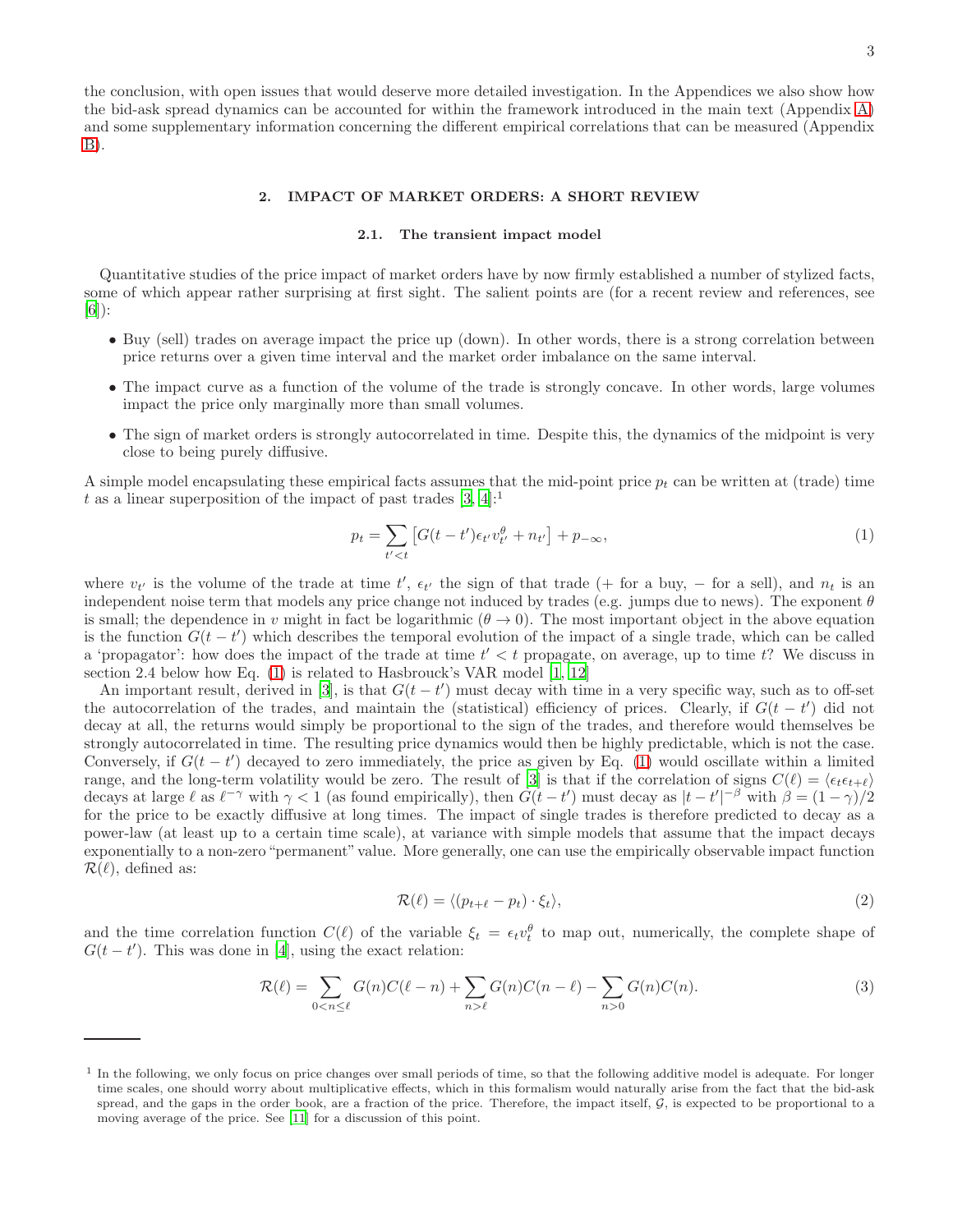This analysis is repeated in a more general setting below (see Sec. [5](#page-11-0) and Eq. [\(16\)](#page-11-1)). The above model, however, is approximate and incomplete in two, interrelated ways.

• First, Eq. [\(1\)](#page-2-2) neglects the fluctuations of the impact: one expects that  $\mathcal{G}(t' \to t)$ , which is the impact of trade at some time t' measured until a later time t, to depend both on t and t' and not only on  $t - t'$ . Its formal definition is given by:

<span id="page-3-2"></span>
$$
\mathcal{G}(t' \to t) = \frac{\partial p_t}{\partial \xi_{t'}}, \qquad \xi_t \equiv \epsilon_t v_t^{\theta}.
$$
\n<sup>(4)</sup>

Impact can indeed be quite different depending on the state of the order book and the market conditions at  $t'$ . As a consequence, if one blindly uses Eq. [\(1\)](#page-2-2) to compute the second moment of the price difference,  $D(\ell) = \langle (p_{t+\ell} - p_t)^2 \rangle$ , with a non-fluctuating  $G(\ell)$  calibrated to reproduce the impact function  $\mathcal{R}(\ell)$ , the result clearly underestimates the empirical price variance: see Fig. [1.](#page-3-1) Adding a diffusive noise  $n_t \neq 0$  would only shift  $D(\ell)/\ell$  upwards, but this is insufficient to reproduce the empirical data.

• Second, other events of the order book can also change the mid-price, such as limit orders placed inside the bid-ask spread, or cancellations of all the volume at the bid or the ask. These events do indeed contribute to the price volatility and should be explicitly included in the description. A simplified description of price changes in terms of market orders only attempts to describe other events of the order book in an effective way, through the non-trivial time dependence of  $G(\ell)$ .



<span id="page-3-1"></span>Figure 1:  $D(\ell)/\ell$  and its approximation with the temporary impact model with only trades as events, with  $n_t = 0$  and for small tick stocks. Results are shown when assuming that all trades have the same, non fluctuating, impact  $G(\ell)$ , calibrated to reproduce  $\mathcal{R}(\ell)$ . This simple model accounts for ~ 2/3 of the long term volatility. Other events and/or the fluctuations of impact  $G(\ell)$  must therefore contribute to the market volatility as well.

#### <span id="page-3-0"></span>2.2. History dependence of the impact function

Let us make the above statements more transparent on toy-models. First, the assumption of a stationary impact function  $\mathcal{G}(t' \to t) = G(t - t')$  is clearly an approximation. The past order flow  $(< t')$  should affect the way the trade at time  $t'$  impacts the price, or, as argued by Lillo and Farmer, that liquidity may be history dependent  $[6, 13, 14]$  $[6, 13, 14]$  $[6, 13, 14]$  $[6, 13, 14]$ . Suppose for simplicity that the variable  $\xi_t = \epsilon_t v_t^{\theta}$  is Gaussian (which turns out to be a good approximation) and that its impact is permanent but history dependent. If we assume that the past order flow has a small influence on the impact, we can formally expand  $\mathcal G$  in powers of all past  $\xi$ 's to get:

$$
\mathcal{G}(t' \to t) = G_0 + G_1 \sum_{t_1 < t'} g_1(t' - t_1) \xi_{t_1} + G_2 \sum_{t_1, t_2 < t'} g_2(t' - t_1; t' - t_2) \xi_{t_1} \xi_{t_2} + \cdots \tag{5}
$$

If buys and sells play a symmetric role,  $G_1 = 0$ . Using the fact the  $\xi$ 's are Gaussian with zero mean, one finds that the impact function  $\mathcal{R}(\ell)$  within this toy-model is given by:

$$
\mathcal{R}(\ell) = \sum_{0 < n \leq \ell} C(n) \left[ G_0 + G_2 \sum_{n_1, n_2 > 0} g_2(n_1; n_2) C(n_1 - n_2) \right] + 2G_2 \sum_{0 < n \leq \ell} \sum_{n_1, n_2 > 0} g_2(n_1; n_2) C(n_1) C(n - n_2). \tag{6}
$$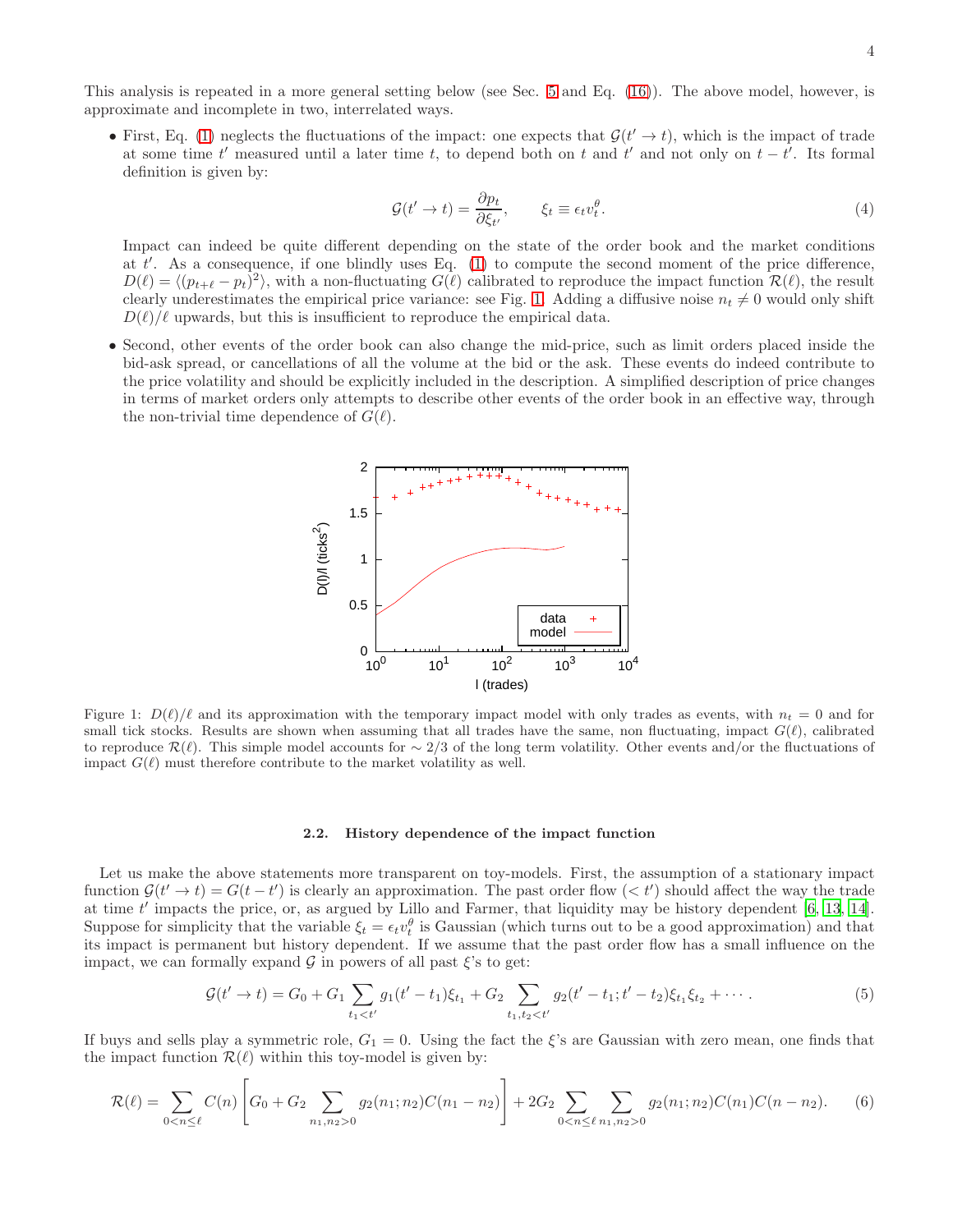### <span id="page-4-0"></span>2.3. The role of hidden events

Imagine now that two types of events are important for the dynamics of the price. Events of the first type are characterized by a random variable  $\xi_t$  (e.g.,  $\xi_t = \epsilon_t v_t^{\theta}$  in the above example), whereas events of the second type (say limit orders) are charaterized by another random variable  $\eta_t$ . The "full" dynamical equation for the price is given by:

<span id="page-4-2"></span>
$$
p_t = \sum_{t' < t} G_1(t - t') \xi_{t'} + \sum_{t' < t} G_2(t - t') \eta_{t'} + p_{-\infty},\tag{7}
$$

Imagine, however, that events of the second type are not observed. If for simplicity  $\xi$  and  $\eta$ 's are correlated Gaussian random variables, one can always express the  $\eta$ 's as linear superposition of past  $\xi$ 's and find a model in terms of  $\xi$ 's only, plus an uncorrelated 'noise' component  $n_t$  coming from the unobserved events:

$$
p_t = \sum_{t' < t} \left[ G_1(t - t') \xi_{t'} + G_2(t - t') \sum_{t'' \le t'} \Xi(t' - t'') \xi_{t''} \right] + n_t + p_{-\infty}.\tag{8}
$$

 $\Xi$  is the linear filter allowing to predict the  $\eta$ 's in terms of the past  $\xi$ 's. It can be expressed in a standard way in terms of the correlation function of the  $\eta$ 's and the cross-correlation between  $\xi$ 's and  $\eta$ 's. Notice that the previous equation can be recast in the form of Eq. [\(1\)](#page-2-2) plus noise, with an effective propagator "dressed" by the influence of the unobserved events:

<span id="page-4-4"></span>
$$
G(\ell) = G_1(\ell) + \sum_{0 < \ell' \le \ell} G_2(\ell') \Xi(\ell - \ell').\tag{9}
$$

From this equation, it is clear that a non-trivial dependence of G can arise even if the 'true' propagators  $G_1$  and  $G_2$ are time independent – in other words the decay of the impact of a single market order is in fact a consequence of the interplay of market and limit order flow. As a trivial example, suppose both bare propagators are equal and constant in time  $(G_1(\ell) = G_2(\ell) = G)$  and  $\eta_t \equiv -\xi_t$ ,  $\forall t$ . This means that the two types of events impact the price but exactly cancel each other. Then,  $\Xi(\ell) = \delta_{\ell,0}$  and  $G(\ell) \equiv 0$ , as it should: the dressed impact of events of the first type is zero. This is an idealized version of the asymmetric liquidity model of Lillo and Farmer mentioned above [\[13\]](#page-22-11).

The aim of this paper is to investigate a model of impact similar to Eqs. [\(1\)](#page-2-2) and [\(7\)](#page-4-2), but where a wider class of order book events are explicitly taken into account. This will allow us to extract the corresponding single event impact functions, and study their time evolution. As a test for the accuracy of the model, the time behavior of other observables, such as the second moment of the price difference should be correctly accounted for. We start by presenting the data and extra notations which will be useful in the sequel. We then discuss the different correlation and response functions that can be measured on the data.

#### <span id="page-4-1"></span>2.4. Relation with Hasbrouck's VAR model

At this stage, it is interesting to relate the above 'propagator' framework encoded in Eq. [\(1\)](#page-2-2) and the econometric Vector Autoregressive (VAR) model proposed by Hasbrouck, and that became a standard in the microstructure literature. In its original formulation, the VAR model is a joint linear regression of the present price return  $r_t$  and signed volume  $x_t = \epsilon_t v_t$  onto their past realisations, or more precisely:

<span id="page-4-3"></span>
$$
r_t = \sum_{t' < t} B_{rr}(t - t')r_{t'} + B_{xr}(0)x_t + \sum_{t' < t} B_{xr}(t - t')x_{t'} + n_r(t),
$$
\n
$$
x_t = \sum_{t' < t} B_{rx}(t - t')r_{t'} + \sum_{t' < t} B_{xx}(t - t')x_{t'} + n_x(t), \tag{10}
$$

where  $n_{r,x}$  are i.i.d. noises and the  $B(t-t')$  are regression coefficients, to be determined. Eq. [\(1\)](#page-2-2) can be seen as a special case of the VAR model, Eq. [\(10\)](#page-4-3), provided the following identifications/modifications are made: a)  $x_t \to \xi_t = \epsilon_t v_t^{\theta}$ ; b) the coefficients  $B_{rr}(\ell)$  are assumed to be zero; c) since Eq. [\(1\)](#page-2-2) models prices and not returns, one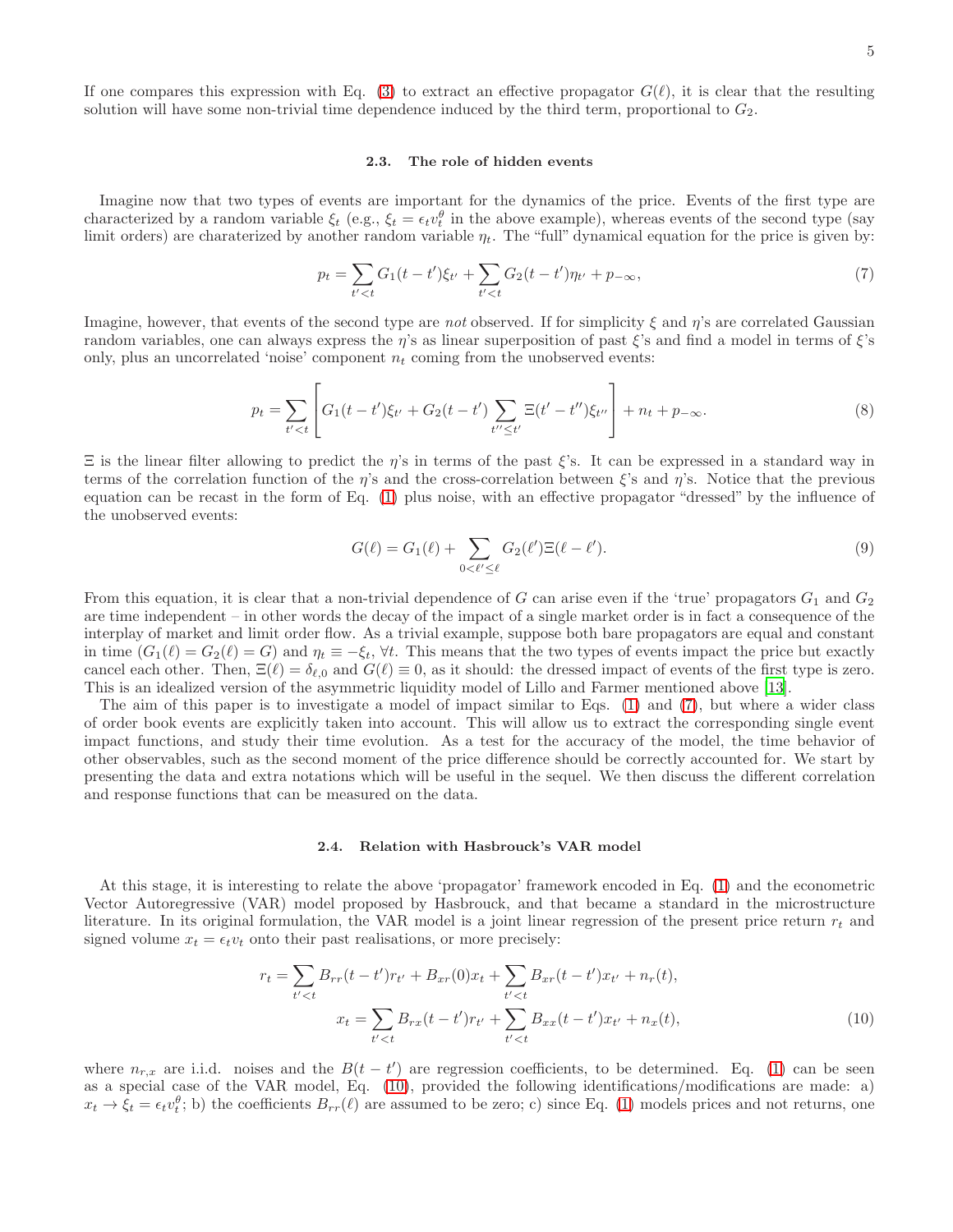has  $G(\ell) = \sum_{0 \leq \ell' < \ell} B_{xr}(\ell').$  G( $\infty$ ) is called the *information content* of a trade in Hasbrouck's framework; d) finally, although the autocorrelation  $C(\ell)$  of the  $\xi_t$  is measured, the dynamical model for the  $\xi_t$  is left unspecified.

Although the two models are very similar at the formal level, the major distinction lies in the interpretation, which in fact illustrates the difference between econometric models and "microscopic" models. Whereas the VAR model postulates a general, noisy linear relation between two sets (or more) of variables and determines the coefficients via least squares, we insist on a microscopic mechanism that leads to an a priori structure of the model and an interpretation of the coefficients. Eq. [\(1\)](#page-2-2) is a causal model for impact, which postulates that the current price is a result of the impact of all past trades, plus some noise contribution  $n_t$  that represents price moves not related to trades (for example, quote revisions after some news announcements). In this context, there is no natural interpretation for the  $B_{rr}$  coefficients, which must be zero: past price changes cannot by themselves influence the present price, although these may of course affect the order flow  $\xi_t$ , which in turn impacts 'physically' the price. On the other hand, the interpretation in terms of impact allows one to anticipate the limitations of the model and to suggest possible improvements, by including more events or by allowing for some history dependence, as discussed in the above subsections.

The aim of the present paper is to justify fully this modeling strategy by accounting for all events in the order book. In this case, the variation of the price can be tautologically decomposed in terms of these events, and the corresponding regression coefficients have a transparent interpretation. Furthermore, the limitations of a purely linear model appear very clearly as the history dependence of impact may induce explicit non-linearities (see Sec. [7\)](#page-15-0).

## <span id="page-5-0"></span>3. DATA AND NOTATIONS

In this paper we analyze data on 14 randomly selected liquid stocks traded at NASDAQ during the period  $03/03/2008 - 19/05/2008$ , a total of 53 trading days (see Table [II](#page-7-1) for details). The particular choice of market is not very important, many of our results were also verified on other markets (such as CME Futures, US Treasury Bonds and stocks traded at London Stock Exchange<sup>2</sup>), as well as on other time periods and they appear fairly robust.

We only consider the usual trading time between 9:30–16:00, all other periods are discarded. We will always use ticks (0.01 US dollars) as the units of price. We will use the name "event" for any change that modifies the bid or ask price, or the volume quoted at these prices. Events deeper in the order book are unobserved and will not be described: although they do not have an immediate effect on the best quotes, our description will still be incomplete; in line with the previous section, we know that these unobserved events may "dress" the impact of the observed events. Furthermore, we note that the liquidity is fragmented and that the stocks we are dealing with are traded on multiple platforms. The activity on these other platforms will also "dress" the impact of observable events, in the sense of the previous section. This may account for some of the residual discrepancies reported below.

Events will be used as the unit of time. This "event time"is similar, but more detailed than the notion of transaction time used in many recent papers. Since the dependence of impact on the volume of the trades is weak [\[6](#page-22-2), [15\]](#page-22-13), we have chosen to classify events not according to their volume but according to whether they change the mid-point or not. This strong dichotomy is another approximation to keep in mind. It leads to six possible types of events<sup>3</sup>:

- market orders<sup>4</sup> that do not change the best price (noted  $MO^0$ ) or that do (noted  $MO'$ ),
- limit orders at the current bid or ask  $(LO^0)$  or inside the bid-ask spread so that they change the price  $(LO')$ ,
- and cancellations at the bid or ask that do not remove all the volume quoted there  $(CA^0)$  or that do  $(CA')$ .

The upper index ' ("prime") will thus denote that the event changed any of the best prices, and the upper index 0 that it did not. Abbreviations without the upper index (MO, CA, LO) refer to both the price changing and the non-price changing event type. The type of the event occuring at time t will be denoted by  $\pi_t$ .

Our sample of stocks can be divided into two groups: large tick and small tick stocks. Large tick stocks are such that the bid-ask spread is almost always equal to one tick, whereas small tick stocks have spreads that are typically

<sup>2</sup> The results for these markets are not reproduced here, for lack of space, but the corresponding data is available on request.

<sup>&</sup>lt;sup>3</sup> Our data also included a small number  $(x 0.3\%)$  of marketable (or crossing) limit orders. In principle these could have been treated as a market order (and a consequent limit order for the remaining volume if there was any). Due to technical limitations we decided to instead remove these events and the related price changes.

<sup>4</sup> To identify multiple trades that are initiated by the same market order, we consider as one market order all the trades in a given stock that occur on the same side of the book within a millisecond. Such a time resolution is sufficient for distinguishing trades initiated by different parties even at times of very intense trading activity.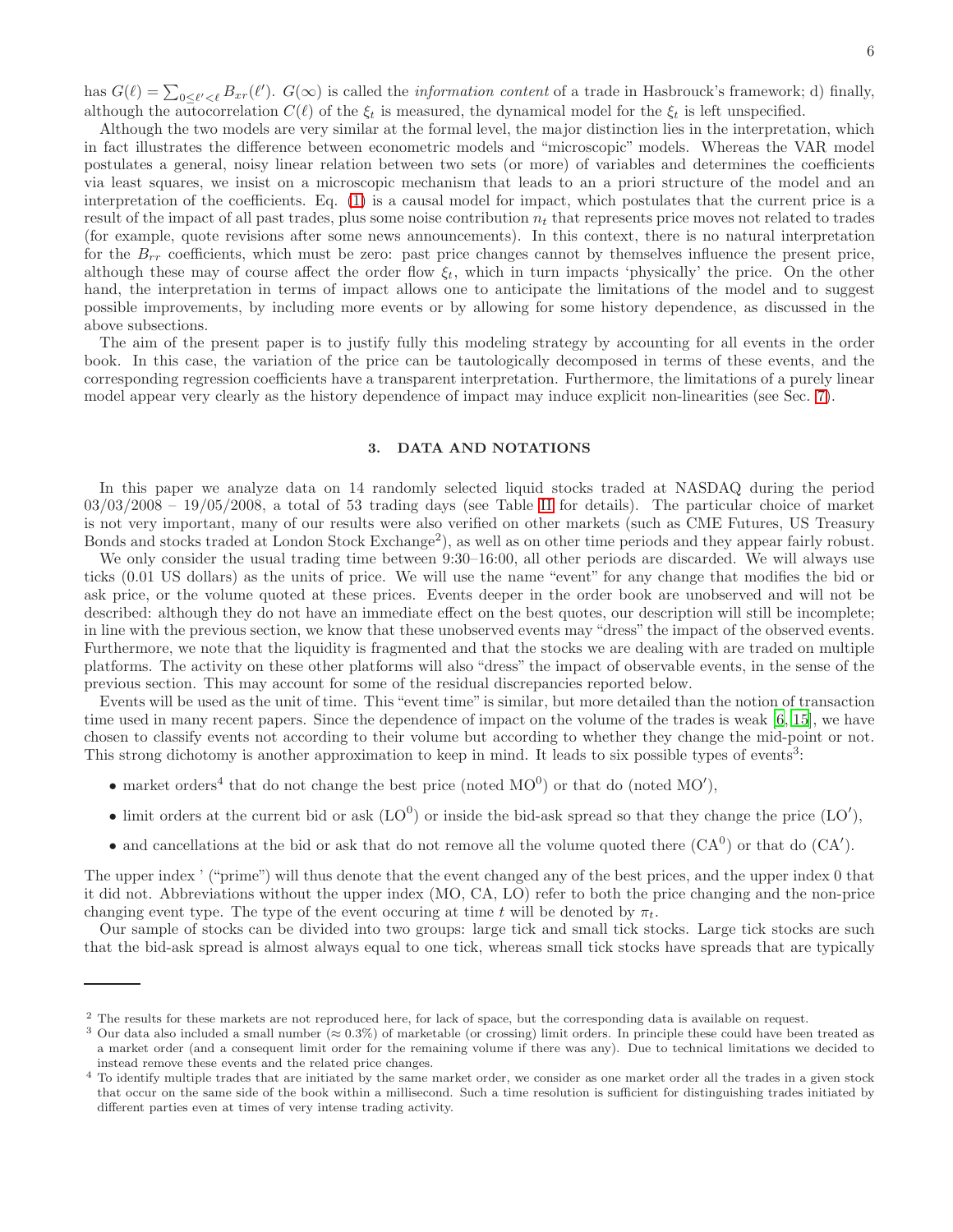| $\pi$ | event definition                                                                                                     | event sign definition [gap definition $(\Delta_{\pi,\epsilon})$ |                                                                                                                                                                 |
|-------|----------------------------------------------------------------------------------------------------------------------|-----------------------------------------------------------------|-----------------------------------------------------------------------------------------------------------------------------------------------------------------|
|       | $\pi = \text{MO}^0$ market order, volume $\lt$ outstand- $\epsilon = \pm 1$ for buy/sell 0<br>ing volume at the best | market orders                                                   |                                                                                                                                                                 |
|       | ing volume at the best                                                                                               | market orders                                                   | $\pi = MO'$ market order, volume $\geq$ outstand- $\epsilon = \pm 1$ for buy/sell half of first gap behind the ask $(\epsilon = 1)$<br>or bid $(\epsilon = -1)$ |
|       | $\pi = CA^0$ partial cancellation of the bid/ask $\epsilon = \pm 1$ for buy/sell 0<br>queue                          | side cancellation                                               |                                                                                                                                                                 |
|       | $\pi = LO^0$ limit order at the current best $\epsilon = \pm 1$ for buy/sell   0<br>bid/ask                          | limit orders                                                    |                                                                                                                                                                 |
|       | bid/ask                                                                                                              | side cancellation $\qquad$ or bid $(\epsilon = -1)$             | $\pi = CA'$ complete cancellation of the best $\epsilon = \pm 1$ for buy/sell half of first gap behind the ask $(\epsilon = 1)$                                 |
|       | $\pi = LO'$ limit order inside the spread                                                                            | limit order                                                     | $\epsilon = \pm 1$ for buy/sell half distance of limit order from the<br>earlier best quote on the same side                                                    |

<span id="page-6-1"></span>Table I: Summary of the 6 possible event types, the corresponding definitions of the event signs and gaps.

a few ticks.The behavior of the two groups is quite different, and this will be emphasized throughout the paper. For example, the events which change the best price have a relatively low probability for large tick stocks (about 3% altogether), but not for small tick stocks (up to 40%). Table [II](#page-7-1) shows a summary of stocks, and some basic statistics. Note that there is a number of stocks with intermediate tick sizes, which to some extent possess the characteristics of both groups. Technically, they can be treated in exactly the same way as small tick stocks, and all our results remain valid. However, for the clarity of presentation, we will not consider them explicitly in this paper.

Every event is given a sign  $\epsilon_t$  according to its expected long-term effect on the price. For market orders this corresponds to usual order signs, i.e.,  $\epsilon_t = 1$  for buy market orders (at the ask price) and  $-1$  for sell market orders (at the bid price). Cancelled sell limit orders and incoming buy limit orders both have  $\epsilon_t = 1$ , while others have  $\epsilon_t = -1$ . The above definitions are summarized in Table [I.](#page-6-1) Note that the table also defines the gaps  $\Delta_{\pi,\epsilon}$ , which will be used later.

It will also be useful to define another sign variable corresponding to the "side" of the event at time t, which will be denoted by  $s_t$ . It indicates whether the event t took place at the bid  $(s_t = -1)$  or the ask  $(s_t = 1)$ , thus:

<span id="page-6-2"></span>
$$
s_t = \begin{cases} \epsilon_t & \text{if } \pi_t = \text{MO}^0, \text{ MO}', \text{CA}^0 \text{ or } \text{CA}' \\ -\epsilon_t & \text{if } \pi_t = \text{LO}^0 \text{ or } \text{LO}' \end{cases}
$$
(11)

The difference between  $\epsilon$  and s is because limit orders correspond to the addition not the removal of volume, and thus they push prices away from the side of the book where they occur.

In the following calculations we will sometimes rely on indicator variables denoted as  $I(\pi_t = \pi)$ . This expression is 1 if the event at t is of type  $\pi$  and zero otherwise. In other words,  $I(\pi_t = \pi) = \delta_{\pi_t, \pi}$ , where  $\delta$  is the Kronecker-delta. We will also use the notation  $\langle \cdot \rangle$  to denote the time average of the quantity between the brackets. For example, the unconditional probability of the event type  $\pi$  can be, by definition, calculated as  $P(\pi) = \langle I(\pi_t = \pi) \rangle$ .

The indicator notation, although sometimes heavy, simplifies the formal calculation of some conditional expectations. For example if a quantity  $X_{\pi,t}$  depends on the event type  $\pi$  and the time t, then its conditional expectation at times of  $\pi$ -type events is

$$
\langle X_{\pi_t,t} | \pi_t = \pi \rangle = \frac{\langle X_{\pi,t} I(\pi_t = \pi) \rangle}{P(\pi)}.
$$

Also, by definition

<span id="page-6-3"></span>
$$
\sum_{\pi} I(\pi_t = \pi) = 1; \text{ and } \sum_{\pi} X_{\pi, t} I(\pi_t = \pi) = X_{\pi_t, t}.
$$
 (12)

## <span id="page-6-0"></span>4. CORRELATION AND RESPONSE FUNCTIONS

In this section, we study the empirical temporal correlation of the different events defined above, and the response function to these events.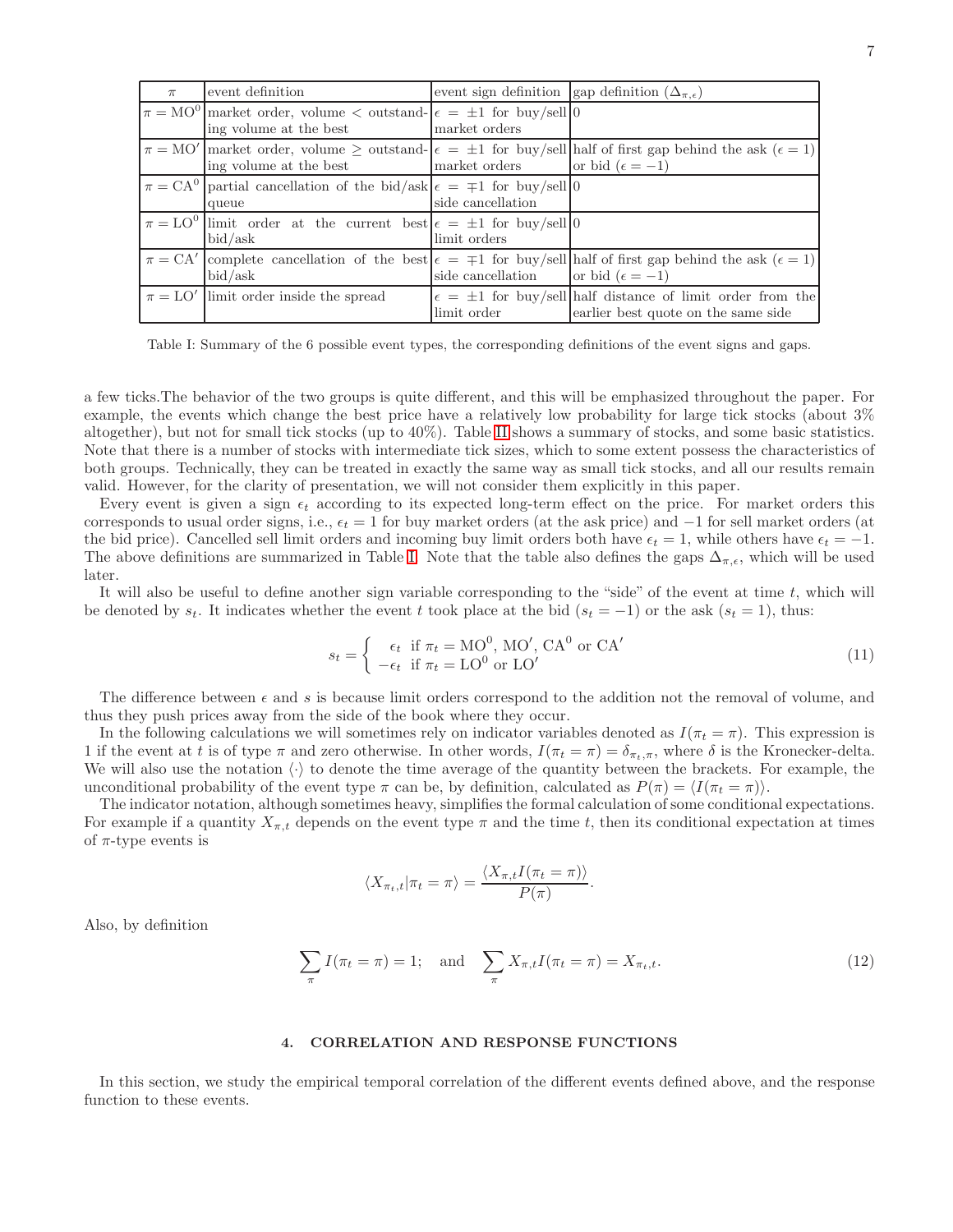|               | ticker      |       | $P(\text{MO}^0)$ $P(\text{MO}')$ $P(\text{CA}^0)$ $P(\text{LO}^0)$ $P(\text{CA}')$ $P(\text{LO}')$ |      |      |         |        | mean spread mean price time/event |        |          |
|---------------|-------------|-------|----------------------------------------------------------------------------------------------------|------|------|---------|--------|-----------------------------------|--------|----------|
|               |             |       |                                                                                                    |      |      |         |        | (ticks)                           | (USD)  | $(\sec)$ |
| tick<br>large | <b>AMAT</b> | 0.042 | 0.011                                                                                              | 0.39 | 0.54 | 0.0018  | 0.013  | 1.11                              | 17.45  | 0.16     |
|               | CMCSA       | 0.040 | 0.0065                                                                                             | 0.41 | 0.53 | 0.0021  | 0.0087 | 1.12                              | 20.29  | 0.15     |
|               | <b>CSCO</b> | 0.051 | 0.0085                                                                                             | 0.40 | 0.53 | 0.0010  | 0.0096 | 1.08                              | 67.77  | 0.10     |
|               | <b>DELL</b> | 0.042 | 0.0087                                                                                             | 0.40 | 0.54 | 0.0019  | 0.011  | 1.10                              | 20.22  | 0.17     |
|               | <b>INTC</b> | 0.052 | 0.0073                                                                                             | 0.40 | 0.54 | 0.00080 | 0.0081 | 1.08                              | 19.43  | 0.12     |
|               | <b>MSFT</b> | 0.054 | 0.0087                                                                                             | 0.40 | 0.53 | 0.0012  | 0.010  | 1.09                              | 27.52  | 0.098    |
|               | ORCL        | 0.050 | 0.0090                                                                                             | 0.40 | 0.54 | 0.0012  | 0.010  | 1.09                              | 20.86  | 0.16     |
| tick<br>small | AAPL        | 0.043 | 0.076                                                                                              | 0.32 | 0.33 | 0.077   | 0.16   | 3.35                              | 140.56 | 0.068    |
|               | <b>AMZN</b> | 0.038 | 0.077                                                                                              | 0.26 | 0.31 | 0.12    | 0.20   | 3.70                              | 70.68  | 0.21     |
|               | APOL        | 0.042 | 0.080                                                                                              | 0.24 | 0.33 | 0.11    | 0.20   | 3.78                              | 55.24  | 0.40     |
|               | <b>COST</b> | 0.054 | 0.069                                                                                              | 0.27 | 0.36 | 0.082   | 0.16   | 2.62                              | 67.77  | 0.39     |
|               | <b>ESRX</b> | 0.042 | 0.074                                                                                              | 0.24 | 0.32 | 0.12    | 0.20   | 4.12                              | 60.00  | 0.63     |
|               | <b>GILD</b> | 0.052 | 0.043                                                                                              | 0.34 | 0.46 | 0.032   | 0.077  | 1.64                              | 48.23  | 0.23     |

<span id="page-7-1"></span>Table II: Summary statistics for all stocks, showing the probability of the different events, the mean spread in ticks, the mean price in dollars and the average time between events in seconds. The last column shows the total number of events in the sample.

#### <span id="page-7-0"></span>4.1. The autocorrelation of  $\epsilon$  and s

We first investigate the autocorrelation function of the event signs, calculated as  $\langle \epsilon_{t+\ell} \cdot \epsilon_t \rangle$ . These are found to be short-ranged, see Fig. [2,](#page-7-2) where the correlation function dies out after 10-100 trades, corresponding to typically 10 seconds in real time. This is in contrast with several other papers [\[3](#page-22-7), [4,](#page-22-8) [6,](#page-22-2) [16](#page-23-1)], where  $\epsilon$ 's are calculated for market orders only  $(\pi = MO^0, MO'),$  and those signs are known to be strongly persistent *among themselves*, with, as recalled in Sec. [2,](#page-2-0) a correlation decaying as a slow power law. However, the direction of incoming limit orders is negatively correlated with cancellations and market orders. Because the  $\epsilon$  time series contains all types of events, the mixture of long-range positive and negative correlations balances such that only short-range persistence remains. Any other result would be incompatible with little predictability in price returns. As illustrated by the toy example of Sec. [2,](#page-2-0) Eq. [\(9\)](#page-4-4), this mixing process in fact maintains statistical market efficiency, i.e. weak autocorrelation of price changes.

When limit orders and cancellations are included, one can independently analyze the persistence of the side  $s_t$ of the events. According to Eq. [\(11\)](#page-6-2) this means flipping the event signs of limit orders in the  $\epsilon$  time series, while keeping the rest unchanged. This change reverses the compensation mechanism discussed above, and s is found to have long-range correlations in time:  $\langle s_{t+\ell} \cdot s_t \rangle$  is shown in Fig. [2](#page-7-2) and decays as  $\ell^{-\gamma}$  with  $\gamma \approx 0.7$ . This long range decay is akin to the long range persistence of market order signs discussed throughout the literature: since market orders tend to persistently hit one side of the book, one expects more limit orders and cancellations on the same side as well. Intuitively, if a large player splits his order and buys or sells using market orders for a long period of time, this will attract compensating limit orders on the same side of the book.



<span id="page-7-2"></span>Figure 2:  $\langle \epsilon_{t+\ell} \cdot \epsilon_t \rangle$  and  $\langle s_{t+\ell} \cdot s_t \rangle$ , averaged for large and small tick stocks.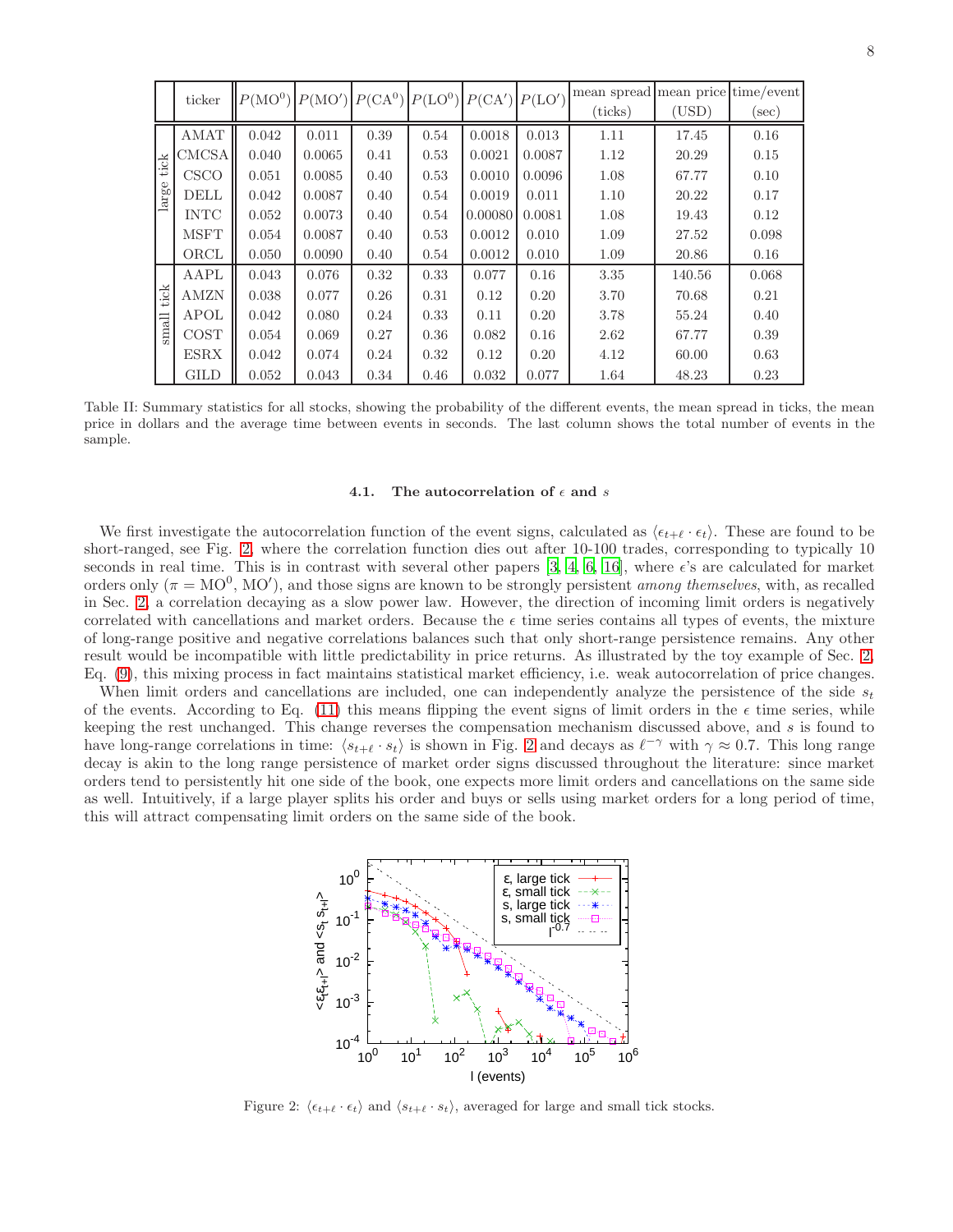

<span id="page-8-1"></span>Figure 3: The normalized, signed event correlation functions  $C_{\pi_1,\pi_2}(\ell)$ , (left)  $\pi_1 = \text{MO}^0$ , (right)  $\pi_1 = \text{MO}'$ . The curves are labeled by their respective  $\pi_2$ 's in the legend. The bottom panels show the negative values.

#### <span id="page-8-0"></span>4.2. The signed event-event correlation functions

We will see in the following, that for describing price impact the most important correlation functions are those defined between two (not necessarily different) signed event types. For some fixed  $\pi_1$  and  $\pi_2$  one can define the normalized correlation between these signed events as:

$$
C_{\pi_1, \pi_2}(\ell) = \frac{\langle I(\pi_t = \pi_1)\epsilon_t I(\pi_{t+\ell} = \pi_2)\epsilon_{t+\ell}\rangle}{P(\pi_1)P(\pi_2)}.
$$
\n(13)

Our convention is that the first index corresponds to the first event in chronological order. Because we have 6 event types, altogether there are  $6^2 = 36$  of these event-event correlation functions. There are no clearly apparent, systematic differences between large and small tick stocks, hence we give results averaged over both groups in Fig. [3](#page-8-1) for  $\pi_1 = MO^0$  and  $\pi_1 = MO'$ . (Other correlation functions are plotted in Appendix [B.](#page-24-0)) Trades among themselves and regardless of group are long range correlated as it is well known and was recalled above, and confirmed again in Fig. [3.](#page-8-1) For other cases, the sign of the correlations between event types varies and in many cases one observes a similarly slow decay that can be fitted by a power law with an exponent around 0.5. Furthermore, there are two distinctly different regimes. For  $\ell \lesssim 100$  events (which means up to  $10-20$  seconds in real time) returns are still autocorrelated (cf. Fig. [2\)](#page-7-2). In this regime  $C_{\text{MO}^0, \pi_2}(\ell)$  is positive for any event type  $\pi_2$ , so small trades are followed by a ballistic move in the same direction by other trades and also by limit orders, while at the same time cancellations also push the price in the same direction.  $C_{\text{MO}',\pi_2}(\ell)$  is also positive except for LO', where it is negative except for very small lags<sup>5</sup>. This means that if a market order removes a level, it is followed by further trades and cancellations in the same direction, but the level is refilled very quickly by incoming limit orders inside the spread. For longer times some correlation functions change sign. For example in Fig. [3\(](#page-8-1)left) one can see this reversal for limit orders. Market orders "attract" limit orders, as noted in [\[4](#page-22-8), [14,](#page-22-12) [17\]](#page-23-2). This "stimulated refill" process ensures a form of dynamic equilibrium: the correlated flow of market orders is offset by an excess inflow of opposing limit orders, such as to maintain the diffusive nature of the price. This is the same process causing the long-range correlations of  $s_t$  noted above.

In general, there are no reasons to expect time reversal symmetry, which would impose  $C_{\pi_1,\pi_2}(\ell) = C_{\pi_2,\pi_1}(\ell)$ . However, some pairs of events appear to obey this symmetry at least approximately, for example  $MO^0$  and  $CA^0$  or

<sup>5</sup> There is some sign of oscillations for small tick stocks.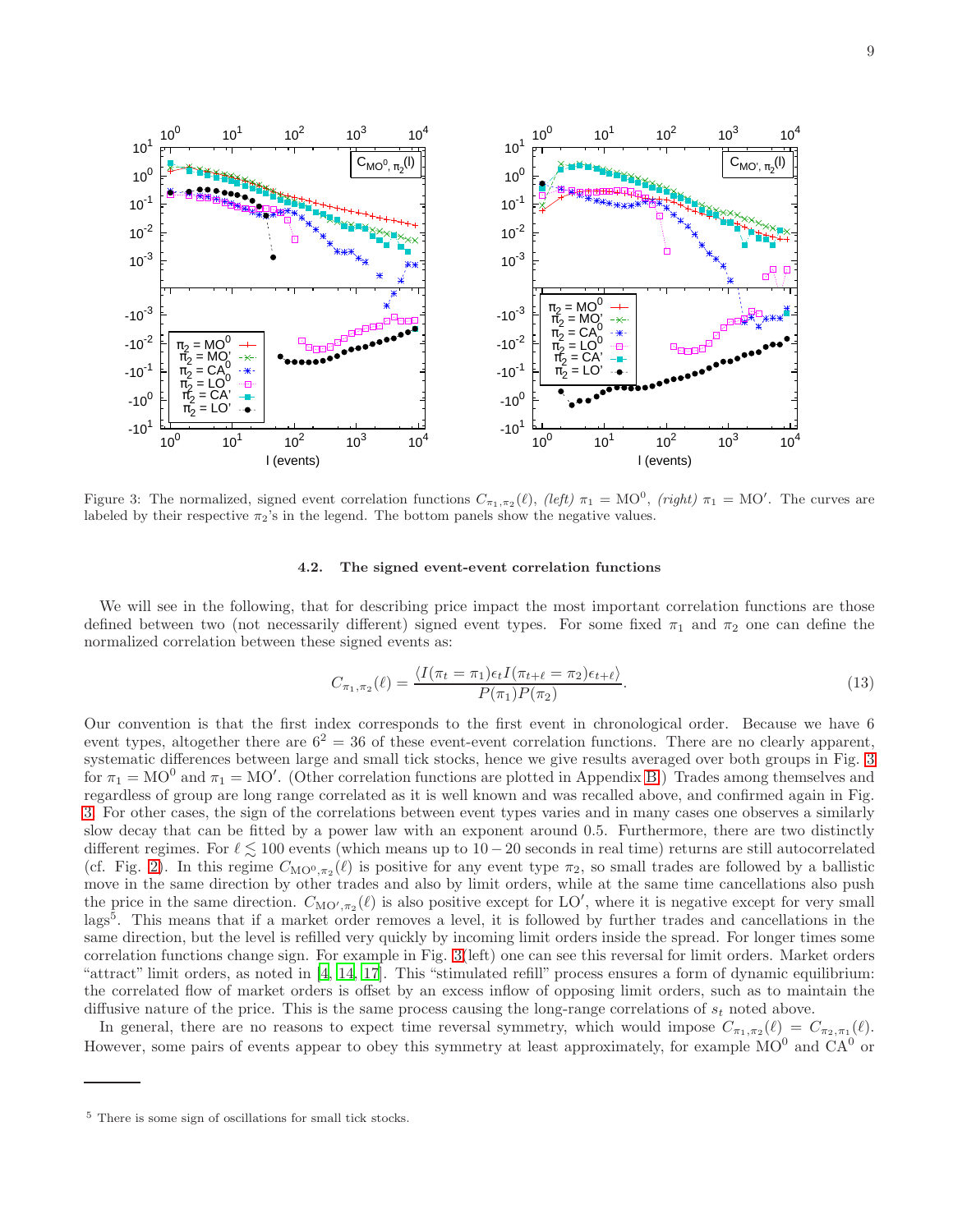MO' and CA', see Fig. [4.](#page-9-0) On the other hand, for the pair MO', LO' one can see that limit orders that move the price are immediately followed by opposing market orders. The dual compensation, i.e. a stimulated refill of liquidity after a price moving market order  $MO'$ , only happens with some delay.  $MO<sup>0</sup>$  and limit orders also lead to some asymmetry, see Fig. [5;](#page-9-1) here we see that after a transient, non-aggressive market orders induce compensating limit orders more efficiently than the reverse process.



<span id="page-9-0"></span>Figure 4: Examples for time reversal symmetry for normalized, signed event correlations for small tick stocks, note that it is  $-C_{\pi_1,\pi_2}(\ell)$  plotted. Lines and points of the same color correspond to the same event pairs. The curves are labeled by their respective  $\pi_1$ 's and  $\pi_2$ 's in the legend.



<span id="page-9-1"></span>Figure 5: Examples for time reversal asymmetry for normalized, signed event correlations for small tick stocks. Lines and points of the same color correspond to the same event pairs. The curves are labeled by their respective  $\pi_1$ 's and  $\pi_2$ 's in the legend.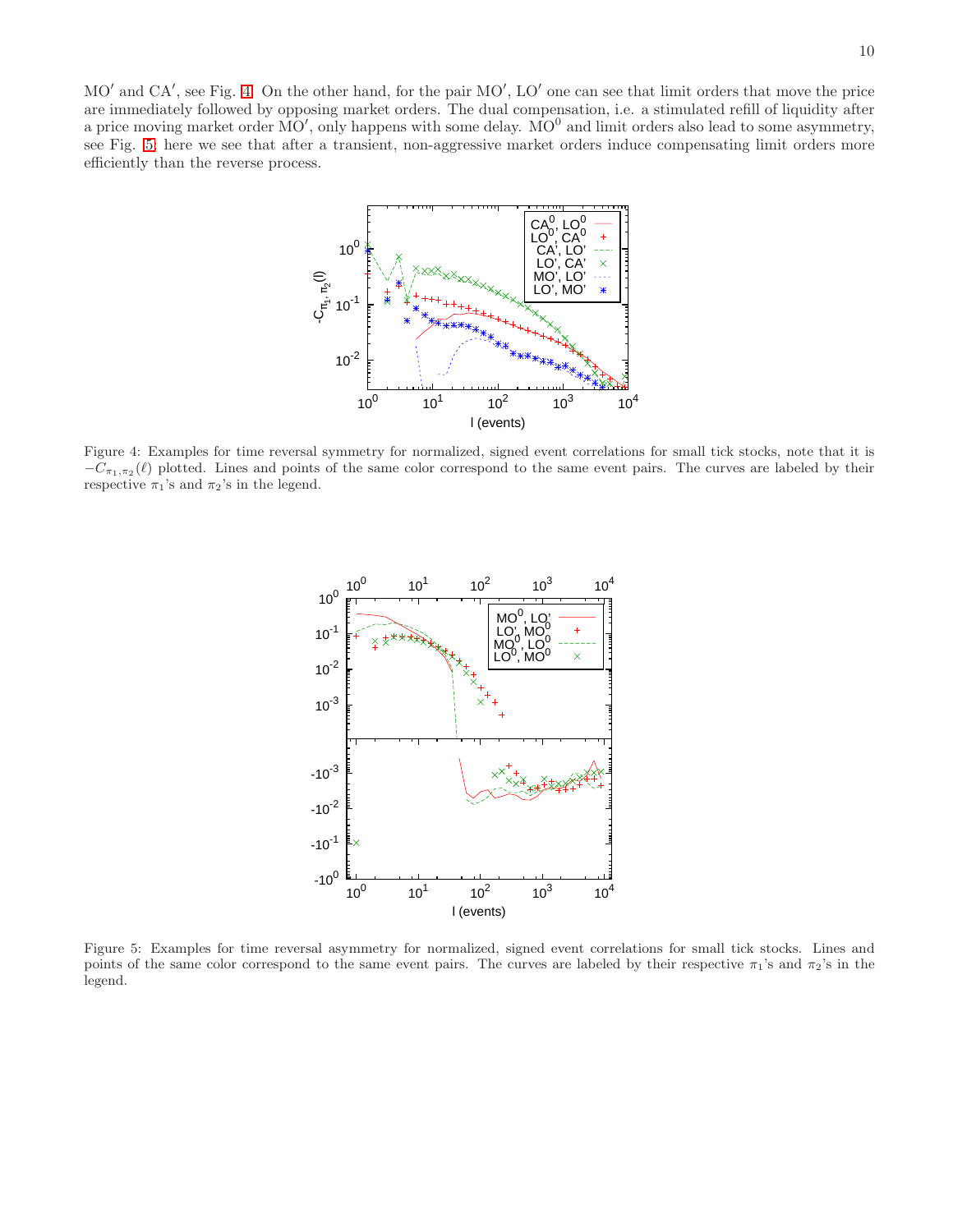

<span id="page-10-2"></span>Figure 6: The normalized, unsigned event correlation functions  $\Pi_{\pi_1,\pi_2}(\ell)$ , (left)  $\pi_1 = \text{MO}^0$ , (right)  $\pi_1 = \text{MO}'$ . The curves are labeled by their respective  $\pi_2$ 's in the legend. The bottom panels show the negative values.

#### <span id="page-10-0"></span>4.3. The unsigned event-event correlation functions

A similar definition of a correlation function is possible purely between event occurences, without the signs:

$$
\Pi_{\pi_1, \pi_2}(\ell) = \frac{P(\pi_{t+\ell} = \pi_2 | \pi_t = \pi_1)}{P(\pi_2)} - 1 \equiv \frac{\langle I(\pi_t = \pi_1)I(\pi_{t+\ell} = \pi_2) \rangle}{P(\pi_1)P(\pi_2)} - 1,\tag{14}
$$

where we have subtracted 1 such as to make the function decay to zero at large times. This quantity expresses the excess probability of  $\pi_2$ -type events in comparison to their stationary probability, given that there was a  $\pi_1$ -type event  $\ell$  lags earlier. Examples of this quantity for averages over all stocks are plotted in Fig. [6.](#page-10-2) One finds that generally  $\Pi_{\pi_1,\pi_2}(\ell)$  decays slower when both  $\pi_1$  and  $\pi_2$  move the price. This implies that events which change the best price are clustered in time: aggressive orders induce and reinforce each other.

#### <span id="page-10-1"></span>4.4. The response function

Let us now turn to the response of the price to different types of orders. The average behavior of price after events of a particular type  $\pi$  defines the corresponding *response function* (or average impact function):

<span id="page-10-3"></span>
$$
R_{\pi}(\ell) = \langle (p_{t+\ell} - p_t) \cdot \epsilon_t | \pi_t = \pi \rangle. \tag{15}
$$

This is a correlation function between "sign times indicator"  $\epsilon_t I(\pi_t = \pi)$  at time t and the price change from t to  $t + \ell$ , normalized by the stationary probability of the event  $\pi$ , denoted as  $P(\pi) = \langle I(\pi_t = \pi) \rangle$ . This normalized response function gives the expected directional price change after an event  $\pi$ . Its behavior for all  $\pi$ 's is shown in Fig. [7.](#page-11-2) We note that all type of events lead, on average, to a price change in the expected direction. Tautologically,  $R_{\pi}(\ell=1) > 0$ for price changing events and  $R_\pi(\ell=1)=0$  for other events. As the time lag  $\ell$  increases, the impact of market orders grows significantly, specially for small tick stocks, whereas it remains roughly constant for limit orders/cancellations that do change the price. However, as emphasized in [\[3](#page-22-7)], the response function is hard to interpret intuitively, and in particular is not equal to the bare impact of an event since the correlations between events contribute to  $R_\pi(\ell)$ , see Eq. [\(3\)](#page-2-3) above. We now attempt to deconvolute the effect of correlations and extract these bare impact functions from the data.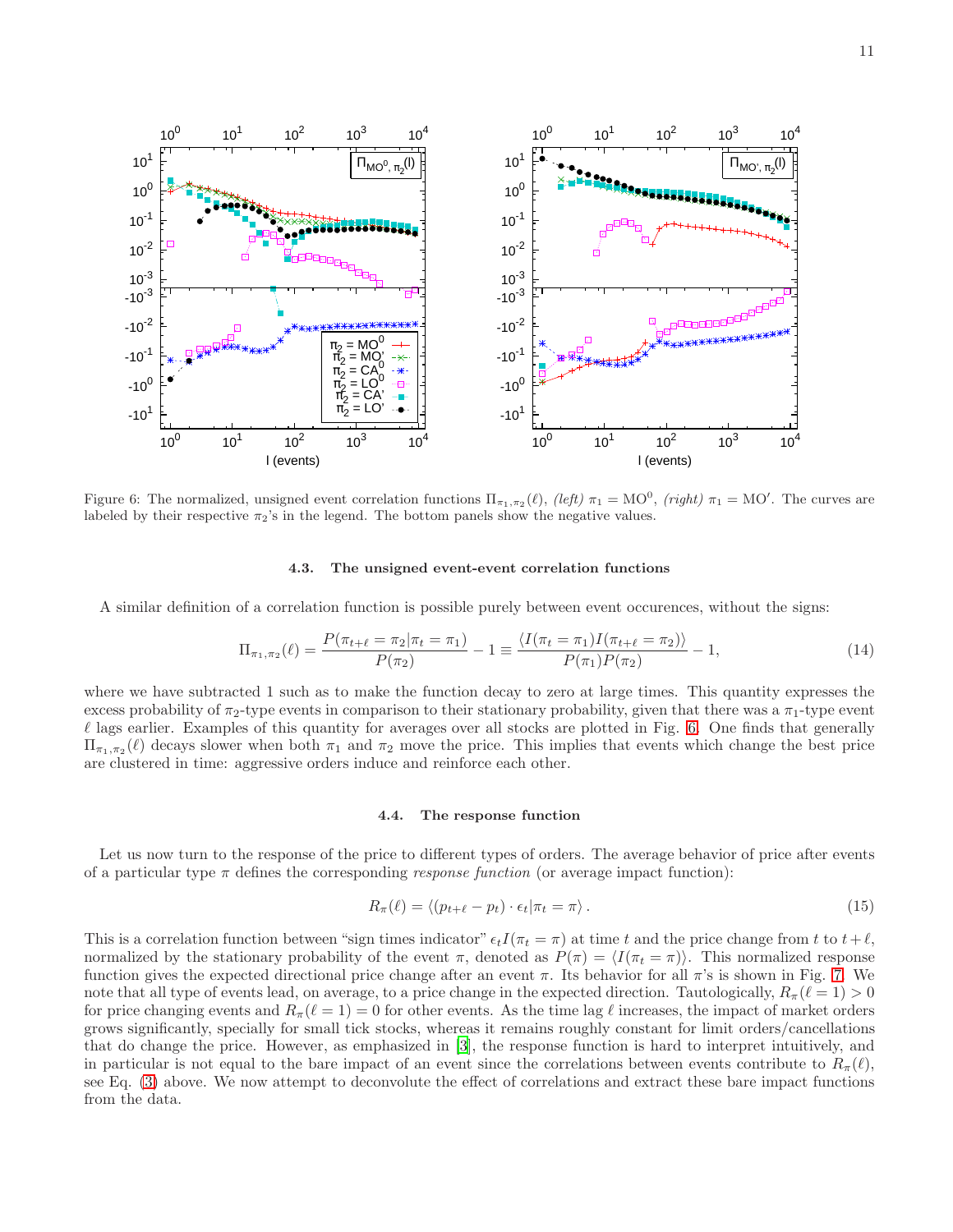

<span id="page-11-2"></span>Figure 7: The normalized response function  $R_{\pi}(\ell)$  for (left) large tick stocks and (right) small tick stocks. The curves are labeled according to  $\pi$  in the legend.

### <span id="page-11-0"></span>5. THE TEMPORARY IMPACT MODEL

Market orders move prices, but so do cancellations and limit orders. As reviewed in Sec. [2](#page-2-0) above, one can try to describe the impact of all these events in an effective way in terms of a "dressed" propagator of market orders only,  $G(\ell)$ , as defined by Eq. [\(1\)](#page-2-2). Let us extend this formalism to include any number of events in the following way. We assume, that after a lag of  $\ell$  events, an event of type  $\pi$  has a remaining impact  $G_{\pi}(\ell)$ . The price is then expressed as the sum of the impacts of all past events, plus some initial reference price:

<span id="page-11-1"></span>
$$
p_t = \sum_{t' < t} G_{\pi'_t}(t - t') \epsilon_{t'} + p_{-\infty},\tag{16}
$$

where the term with the indicators selects exactly one propagator for each  $t'$ , the one corresponding to the particular event type at that time. After straightforward calculations, the response function [\(15\)](#page-10-3) can be expressed through Eq. [\(16\)](#page-11-1) and [\(12\)](#page-6-3) as

<span id="page-11-3"></span>
$$
R_{\pi_1}(\ell) = \sum_{\pi_2} P(\pi_2) \left[ \sum_{0 < n \leq \ell} G_{\pi_2}(n) C_{\pi_1, \pi_2}(\ell - n) + \sum_{n > \ell} G_{\pi_2}(n) C_{\pi_2, \pi_1}(n - \ell) - \sum_{n > 0} G_{\pi_2}(n) C_{\pi_2, \pi_1}(n) \right]. \tag{17}
$$

This is a direct extension of Eq. [\(3\)](#page-2-3), which was obtained in Ref. [\[4](#page-22-8)]. One can invert the system of equations in [\(17\)](#page-11-3), to evaluate the unobservable  $G_{\pi}$ 's in terms of the observable  $R_{\pi}$ 's and  $C_{\pi_1,\pi_2}$ 's. In order to do this, one rewrites the above in a matrix form, as

<span id="page-11-4"></span>
$$
R_{\pi_1}(\ell) = \sum_{\pi_2} \sum_{n=0}^{\infty} A_{\ell,n}^{\pi_1, \pi_2} G_{\pi_2}(n),
$$
\n(18)

where

$$
A_{\ell,n}^{\pi_1,\pi_2} = P(\pi_2) \begin{cases} C_{\pi_1,\pi_2}(\ell-n) - C_{\pi_2,\pi_1}(n), & \text{if } 0 < n \le \ell \le L \\ C_{\pi_2,\pi_1}(n-\ell) - C_{\pi_2,\pi_1}(n), & \text{if } 0 < \ell < n \le L \end{cases}
$$
(19)

and  $\infty$  was replaced by a large enough cutoff L, convenient for numerical purposes. In the following, we use  $L = 1000$ , which allows to determine the functions  $G_{\pi}$  with a good precision up to  $\ell \sim 300$ , see Fig. [8.](#page-12-1)

As discussed in Sec. [2,](#page-2-0) the origin of the decay of market order price impact is that incoming limit orders maintain an equilibrium with market order flow. In order to keep prices diffusive, limit orders introduce a reverting force into prices, and this precisely off-sets the persistence in market order flow. However, our present extended formalism explicitly includes these limit orders (and also cancellations) as events. If all order book events were described, one naively expects that the  $G_{\pi}$ 's should be lag-independent constants for events that change the price, and zero otherwise. Solving the above equation for  $G_{\pi}$ 's, however, leads to functions that still depend on the lag  $\ell$ , particularly for small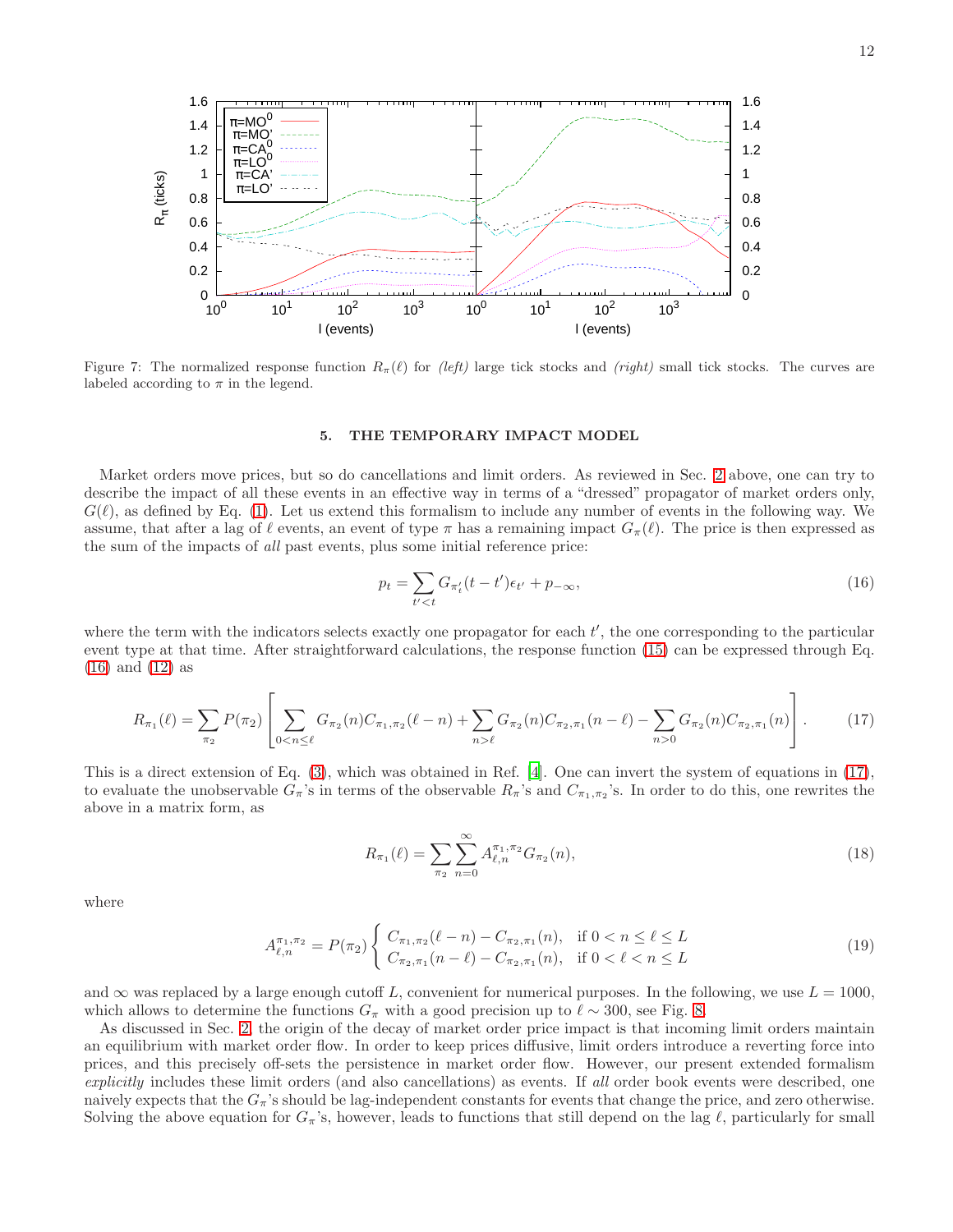

<span id="page-12-1"></span>Figure 8: The bare propagators  $G_{\pi}(\ell)$  in the temporary impact model for (left) large tick stocks and (right) small tick stocks.

tick stocks: see Fig. [8.](#page-12-1) We see in particular that market orders that do not change the price immediately do impact the price on longer time scales. We also notice that the impact of single  $MO'$ ,  $\widetilde{MO}^0$  events first grows with lag and then decays slowly. The impact of limit orders, although clearly measurable, seems to be significantly smaller than that of market orders, in particular for small tick stocks (see [\[8\]](#page-22-4) for a related discussion).

In the rest of the paper, we will try to understand in more detail where the lag dependence of  $G_{\pi}$ 's comes from. The discussion of Sec. [2](#page-2-0) already suggested that some history dependence of impact is responsible for this effect. Before dwelling into this, it is interesting to see how well the above augmented model predicts the volatility of the stocks once all the  $G_{\pi}$ 's have been calibrated on the empirical  $R_{\pi}$ 's. As just mentioned, Eq. [\(16\)](#page-11-1) neglects the *fluctuations* of the impact, and we therefore expect some discrepancies. In order to make such a comparison, we first express exactly the variance of the price at lag  $\ell$ ,  $D(\ell) = \langle (p_{t+\ell} - p_t)^2 \rangle$  in terms of the G's and the C's, generalizing the corresponding result obtained in [\[3\]](#page-22-7):

<span id="page-12-2"></span>
$$
D(\ell) = \left\langle (p_{t+\ell} - p_t)^2 \right\rangle = \sum_{0 \le n < \ell} \sum_{\pi_1} G_{\pi_1} (\ell - n)^2 P(\pi_1) + \sum_{n > 0} \sum_{\pi_1} \left[ G_{\pi_1} (\ell + n) - G_{\pi_1} (n) \right]^2 P(\pi_1)
$$
\n
$$
+ 2 \sum_{0 \le n < n' < \ell} \sum_{\pi_1, \pi_2} G_{\pi_1} (\ell - n) G_{\pi_2} (\ell - n') C_{\pi_1, \pi_2} (n' - n)
$$
\n
$$
+ 2 \sum_{0 < n < n' < \ell} \sum_{\pi_1, \pi_2} \left[ G_{\pi_1} (\ell + n) - G_{\pi_1} (n) \right] \left[ G_{\pi_2} (\ell + n') - G_{\pi_2} (n') \right] C_{\pi_1, \pi_2} (n - n')
$$
\n
$$
+ 2 \sum_{0 \le n < \ell} \sum_{n' > 0} \sum_{\pi_1, \pi_2} G_{\pi_1} (\ell - n) \left[ G_{\pi_2} (\ell + n') - G_{\pi_2} (n') \right] C_{\pi_2, \pi_1} (n' + n). \tag{20}
$$

The function  $D(\ell)/\ell$ , which should be constant for a strictly diffusive process, is plotted in Fig. [9,](#page-13-0) the symbols indicate the empirical data, and the dashed lines correspond to Eq. [\(20\)](#page-12-2). Note that we fit both models to each stock separately, compute  $D(\ell)/\ell$  in each case, and then average the results. We see that the overall agreement is fair for small tick stocks, but very bad for large tick stocks. The reason will turn out to be that for large ticks, a permanent, non fluctuating impact model accounts very well for the dynamics. This reflects that the spread and the gaps behind the best quotes are nearly constant in that case. But any small variation of  $G_\pi$  is amplified through the second term of Eq. [\(20\)](#page-12-2) which is an infinite sum of positive terms. Hence it is much better to work backwards and test a model where the single event propagator is assumed to be strictly constant over time, as we will explain in the next section.

#### <span id="page-12-0"></span>6. A CONSTANT IMPACT MODEL

In the above section we found that the single event propagators  $G_\pi$  appear to have a non-trivial time dependence. Another way to test this result is to invert the logic and assume first that the  $G_\pi$  are time *independent* and see how well, or how badly, this assumption fares at accounting for the shape of the response functions  $R_\pi(\ell)$  and of the price diffusion  $D(\ell)$ .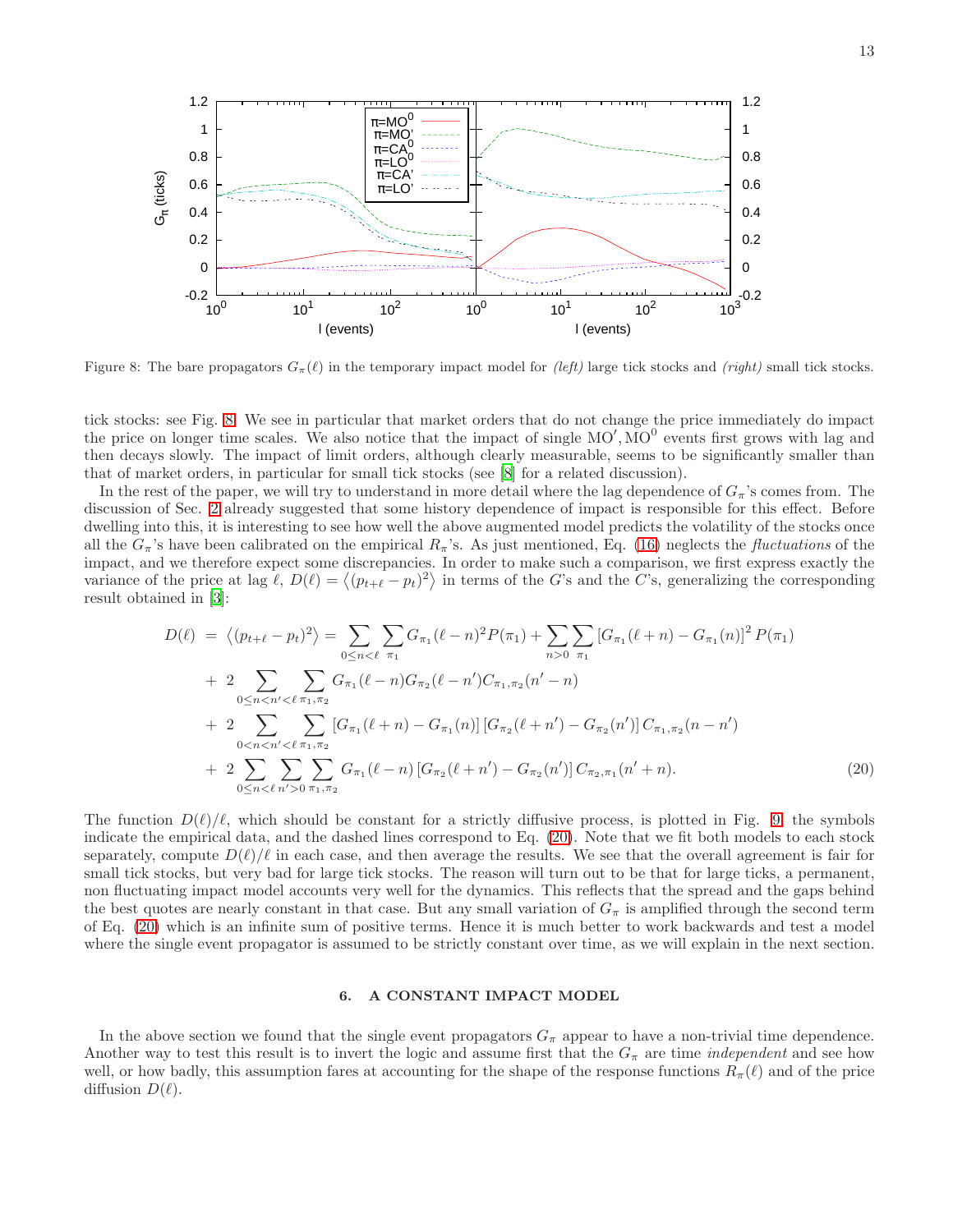

<span id="page-13-0"></span>Figure 9:  $D(\ell)/\ell$  and its approximations for the two groups of stocks. For small tick stocks the values were divided by 10 for clarity. Symbols correspond to the empirical result. Dashed lines correspond to the temporary impact model with all 6 events and they are calculated from Eq. [\(20\)](#page-12-2). The agreement is acceptable for small tick stocks, but very poor for large tick ones. Solid lines correspond to the constant impact model, see Eq. [\(23\)](#page-13-1) below; in this case the agreement with large tick stocks in nearly perfect, at least visually.

Let us start from the following *exact* formula for the midpoint price:

<span id="page-13-3"></span>
$$
p_{t+\ell} = p_t + \sum_{t \le t' < t+\ell} \epsilon_{t'} \Delta_{\pi_{t'}, \epsilon_{t'}, t'}.\tag{21}
$$

Here  $\Delta_{\pi,\epsilon_{t'},t'}$  denotes the price change at time t' if an event of type  $\pi$  happens. This  $\Delta$  can also depend on the sign  $\epsilon_{t'}$ . For example, if  $\pi = \text{MO}'$  and  $\epsilon_{t'} = -1$  this means that at a sell market order executed the total volume at the bid. The midquote price change is  $-\Delta_{\text{MO}',-1,t'}$ , which usually means that the second best level was  $b_{t'} - 2\Delta_{\text{MO}',-1,t'}$ , where  $b_{t'}$  is the bid price before the event. The factor 2 is necessary, because the ask did not change, and the impact is defined by the change of the midquote. Hence  $\Delta_{\text{MO'}}$ 's (and similarly  $\Delta_{\text{CA'}}$ 's) correspond to half of the gap between the first and the second best quote just before the level was removed (see also Ref. [\[18\]](#page-23-3)). Another example when  $\pi = LO'$  and  $\epsilon_{t'} = -1$ . This means that at t' a sell limit order was placed inside the spread. The midquote price change is  $-\Delta_{\text{LO}',-1,t'}$ , which means that the limit order was placed at  $a_{t'}-2\Delta_{\text{LO}',-1,t'}$ , where  $a_{t'}$  is the ask price. Thus  $\Delta_{\text{LO}}$ 's correspond to half of the gap between the first and the second best quote *right after* the limit order was placed. In the following we will call the  $\Delta$ 's gaps. Note that the events MO<sup>0</sup>, CA<sup>0</sup> and LO<sup>0</sup> do not change the price, so their respective gaps are always zero: there are only three types of  $\Delta$ 's that are non-zero.

The permanent impact model is defined by replacing the time dependent  $\Delta$ 's by their average values. More precisely, let us introduce the average realized gap:

$$
\Delta_{\pi}^{\mathcal{R}} = \langle \Delta_{\pi_t, \epsilon_t, t} | \pi_t = \pi \rangle. \tag{22}
$$

The conditional expectation means that the gaps are sampled only when the price change corresponding to that particular kind of gap is truly realized. Therefore, in general  $\Delta_{\pi}^R \neq \langle \Delta_{\pi,\epsilon_t,t} \rangle$ , see Table [III](#page-14-0) where one sees that the realized gap when a market order moves the price is in fact larger than the unconditional average. The logic is that the opening of a large gap behind the ask is a motivation for buying rapidly (or cancelling rapidly for sellers) before the price moves up.

Our approximate constant impact model then reads:

<span id="page-13-1"></span>
$$
p_{t+\ell} = p_t + \sum_{t \le t' < t+\ell} \Delta^{\mathcal{R}}_{\pi_{t'}} \epsilon_{t'}.\tag{23}
$$

The response functions are then, by using Eq.  $(12)$ , easily given by:

<span id="page-13-2"></span>
$$
R_{\pi}(\ell) = \langle (p_{t+\ell} - p_t) \cdot \epsilon_t | \pi_t = \pi \rangle = \sum_{0 \le t' < \ell} \sum_{\pi_1} \Delta_{\pi_1}^R P(\pi_1) C_{\pi, \pi_1}(t'), \tag{24}
$$

The formula [\(24\)](#page-13-2) is quite simple to interpret. We fixed that the event that happened at t was of type  $\pi$ . Let us now express  $C_{\pi,\pi_1}(\ell)$  as:

$$
P(\pi)P(\pi_1)C_{\pi,\pi_1}(\ell) \propto P(\pi_{t+\ell} = \pi_1, \epsilon_{t+\ell} = \epsilon_t | \pi_t = \pi) - P(\pi_{t+\ell} = \pi_1, \epsilon_{t+\ell} = -\epsilon_t | \pi_t = \pi).
$$
\n(25)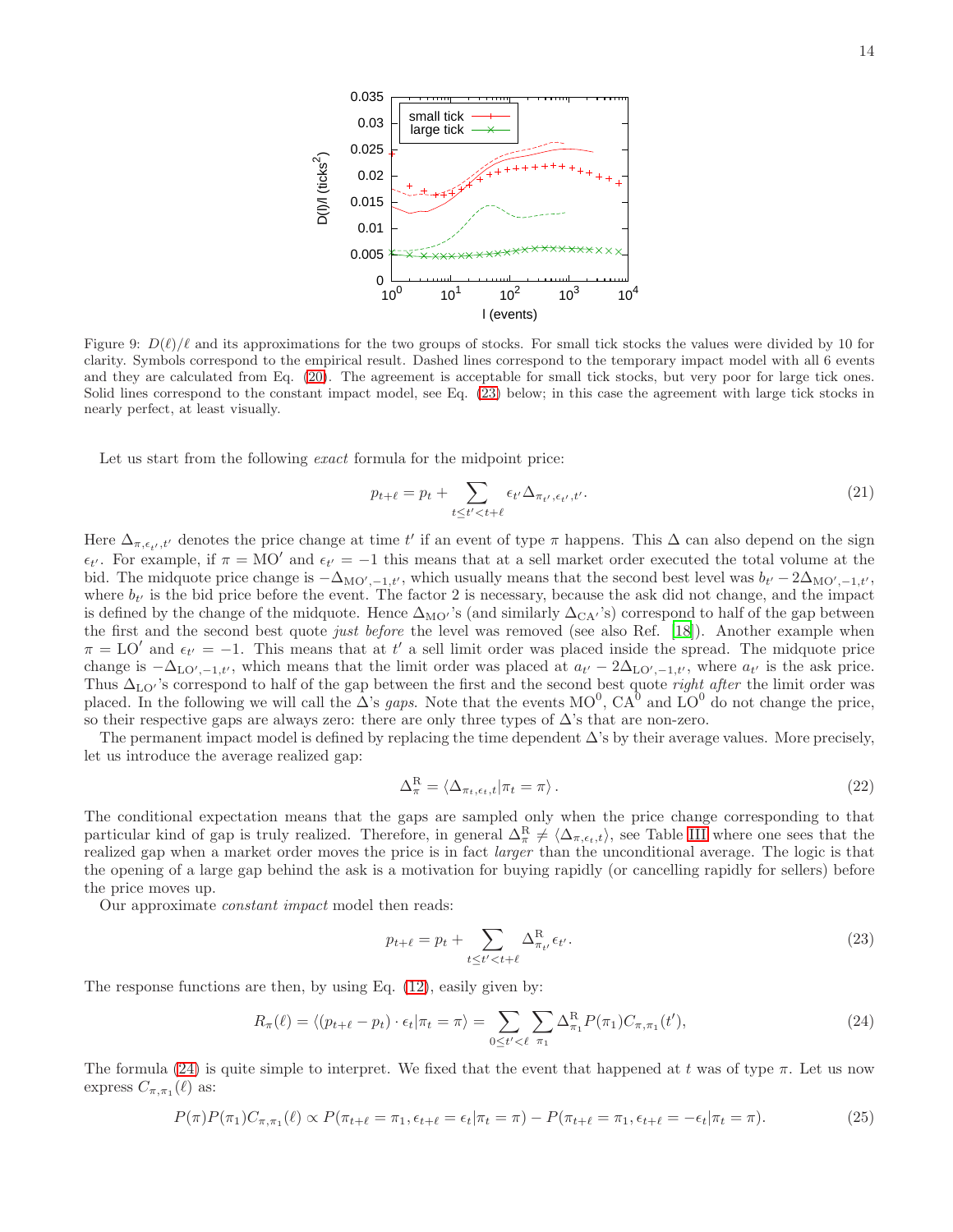|               | ticker      | $2\Delta_\mathrm{MO}^\mathrm{R}$ | R<br>$2\Delta$<br>CA' | $_{\rm R}$<br>$2\Delta^\mathrm{rk}_{\mathrm{LO'}}$ | $2\langle\Delta_{\rm MO'}\rangle$ |
|---------------|-------------|----------------------------------|-----------------------|----------------------------------------------------|-----------------------------------|
| tick<br>large | <b>AMAT</b> | 1.02                             | 1.04                  | 1.02                                               | 1.00                              |
|               | CMCSA       | 1.03                             | 1.14                  | 1.06                                               | 1.00                              |
|               | CSCO        | 1.01                             | 1.02                  | 1.01                                               | 1.00                              |
|               | <b>DELL</b> | 1.01                             | 1.05                  | 1.02                                               | 1.00                              |
|               | <b>INTC</b> | 1.00                             | 1.01                  | 1.01                                               | 1.00                              |
|               | <b>MSFT</b> | 1.01                             | 1.02                  | 1.01                                               | 1.00                              |
|               | ORCL        | 1.01                             | 1.02                  | 1.02                                               | 1.00                              |
| tick<br>small | AAPL        | 1.31                             | 1.27                  | 1.27                                               | 1.14                              |
|               | <b>AMZN</b> | 1.51                             | 1.22                  | 1.30                                               | 1.17                              |
|               | APOL        | 1.76                             | 1.50                  | 1.52                                               | 1.42                              |
|               | COST        | 1.35                             | 1.23                  | 1.24                                               | 1.15                              |
|               | <b>ESRX</b> | 1.85                             | 1.54                  | 1.60                                               | 1.45                              |
|               | <b>GILD</b> | 1.11                             | 1.13                  | 1.11                                               | 1.03                              |

Table III: Mean realized gaps and unconditional gaps in ticks for all stocks. All values were multiplied by 2, so that they correspond to the instantaneous change of the bid/ask and not of the midquote. Note that  $\langle \Delta_{\text{MO'}} \rangle = \langle \Delta_{\text{CA'}} \rangle$ , while  $\langle \Delta_{\text{LO'}} \rangle$  is not observable.

<span id="page-14-0"></span>

<span id="page-14-1"></span>Figure 10: Comparison of true and approximated normalized response functions  $R_{\pi}(\ell)$ , using the constant gap model, for (left) large tick stocks and (right) small tick stocks, for events that do not change the price. Symbols correspond to the true value, and lines to the approximation. The data are labeled according to  $\pi$  in the legend.

This represents the following: Given that the event at t was of type  $\pi$  and the event at  $t + \ell$  is of type  $\pi_1$ , how much more is it probable, that the direction of the second event is the same as that of the first event? The total price response to some event can be understood as its own impact (lag zero), plus the sum of the biases in the course of future events, conditional to this initial event. These biases are multiplied by the average price change  $\Delta^R$  that these induced future events cause. Of course, correlation does not mean causality, and we cannot a priori distinguish between events that are induced by the initial event, and those that merely follow the initial event (see [\[19\]](#page-23-4) for a related discussion). However, it seems reasonable to assume that there is a true causality chain between different types of events occuring on the same side of the book (i.e. a limit order refilling the best quote after a market order).

Let us now take Eq. [\(24\)](#page-13-2), and check how well the true response functions are described by the above constant impact model. Figs. [10](#page-14-1) and [11](#page-15-2) show that the agreement is very satisfactory for large tick stocks, except when  $\pi_1 = CA'$ , but these events are very rare (less than ∼ 0.2%). This agreement is expected because the order book is usually so dense that gaps hardly fluctuate at all; the small remaining discrepancies will in fact be cured below. The quality of the agreement suggests that the time dependence of the bare impact function  $G_\pi$  obtained in Sec. [5](#page-11-0) above is partly a numerical artefact coming from the "brute force" inversion of Eq. [\(18\)](#page-11-4).

For small ticks on the other hand, noticeable deviations are observed as expected, and call for an extension of the model. This will be the focus of the next sections. One can extend the above model in yet another direction, by studying the dynamics of the spread rather than the dynamics of the mid-point, see Appendix [A.](#page-23-0)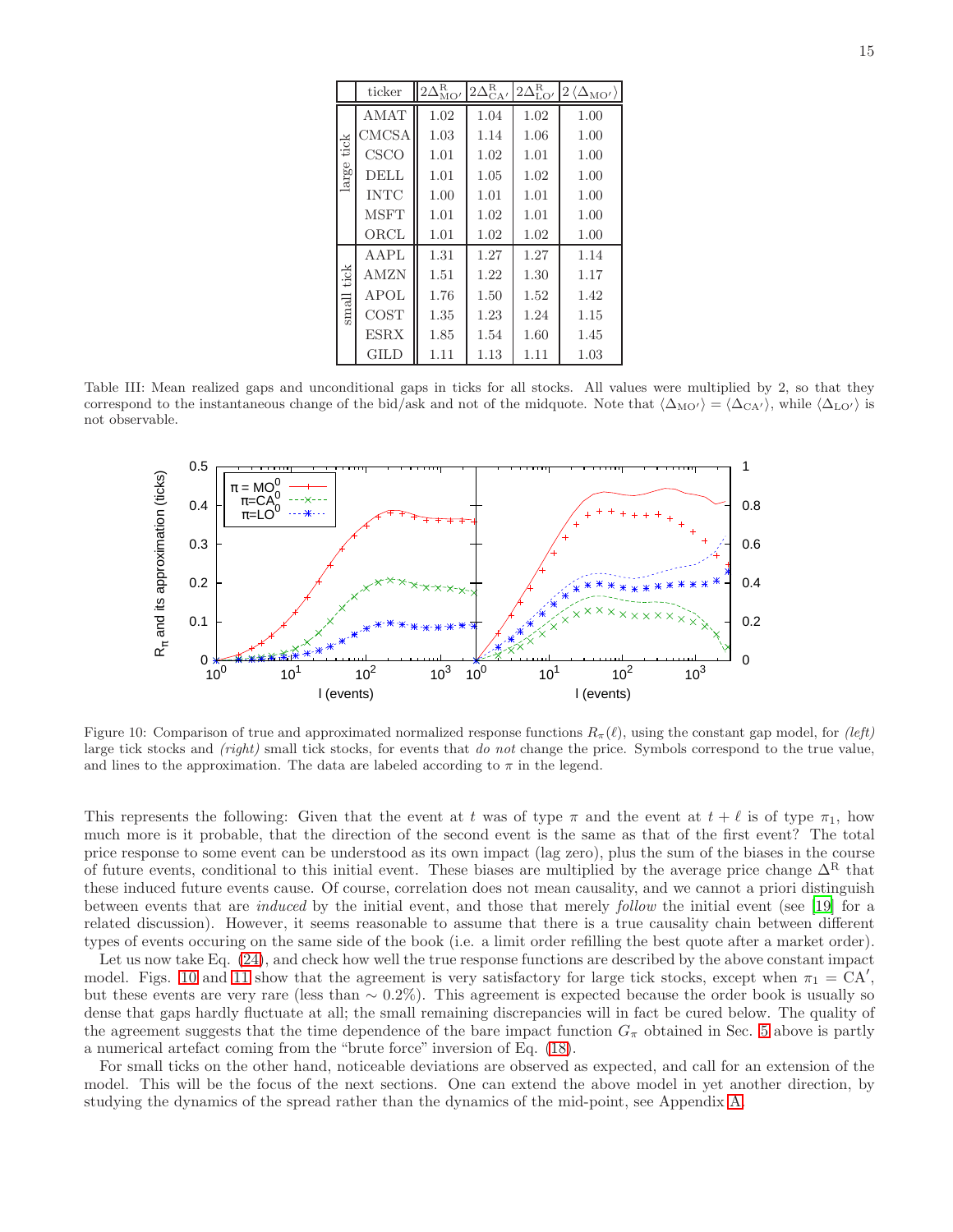

<span id="page-15-2"></span>Figure 11: Comparison of true and approximated normalized response functions  $R_{\pi}(\ell)$ , using the constant gap model, for (left) large tick stocks and (right) small tick stocks, for events that change the price. Symbols correspond to the true value, and lines to the approximation. The data are labeled according to  $\pi$  in the legend.

One can approximate the volatility within the same model as

$$
D(\ell) = \langle (p_{t+\ell} - p_t)^2 \rangle \approx \sum_{0 \le t', t'' < \ell} \sum_{\pi_1} \sum_{\pi_2} P(\pi_1) P(\pi_2) C_{\pi_1, \pi_2} (t' - t'') \Delta_{\pi_1}^R \Delta_{\pi_2}^R.
$$
 (26)

As shown in Fig. [9,](#page-13-0) the constant gap model is very precise for large tick stocks (as again expected), but clear discrepancies are visible for small tick ones.

# <span id="page-15-0"></span>7. THE GAP DYNAMICS OF SMALL TICK STOCKS

### <span id="page-15-1"></span>7.1. A linear model for gap fluctuations

Let us now try to better understand how gap fluctuations contribute to the response function, and why replacing the gap by its average realized value is not a good approximation for small tick stocks. By definition, without the constant gap approximation, the response function contains contributions which have the form

$$
\left\langle \Delta_{\pi_2,\epsilon_{t+\ell},t+\ell} \epsilon_{t+\ell} \epsilon_t \middle| \pi_t = \pi_1, \pi_{t+\ell} = \pi_2 \right\rangle.
$$

After using some basic properties of the event signs this quantity can be written as a sum over three contributions:

1. Firstly, there is the term from the constant gap approximation:

$$
\Delta_{\pi_2}^{\rm R} \left\langle \epsilon_t \epsilon_{t+\ell} \middle| \pi_t = \pi_1, \pi_{t+\ell} = \pi_2 \right\rangle.
$$

This contains the highest order of the effect of event-event correlations.

2. There is a second term that we write as:

$$
\frac{1}{2}\left\langle\underbrace{[\Delta_{\pi_2,+,t+\ell}-\Delta_{\pi_2,-,t+\ell}]\epsilon_t}_{(a)}\middle|\pi_t=\pi_1,\pi_{t+\ell}=\pi_2\right\rangle,
$$

which is the conditional expectation value of the quantity  $(a)$ . If  $(a)$  is positive, then after an upward price move consecutive upward moves are larger than downward ones, while if  $(a)$  is negative then they are smaller. This process can thus either accelerate or dampen the growth of the response function.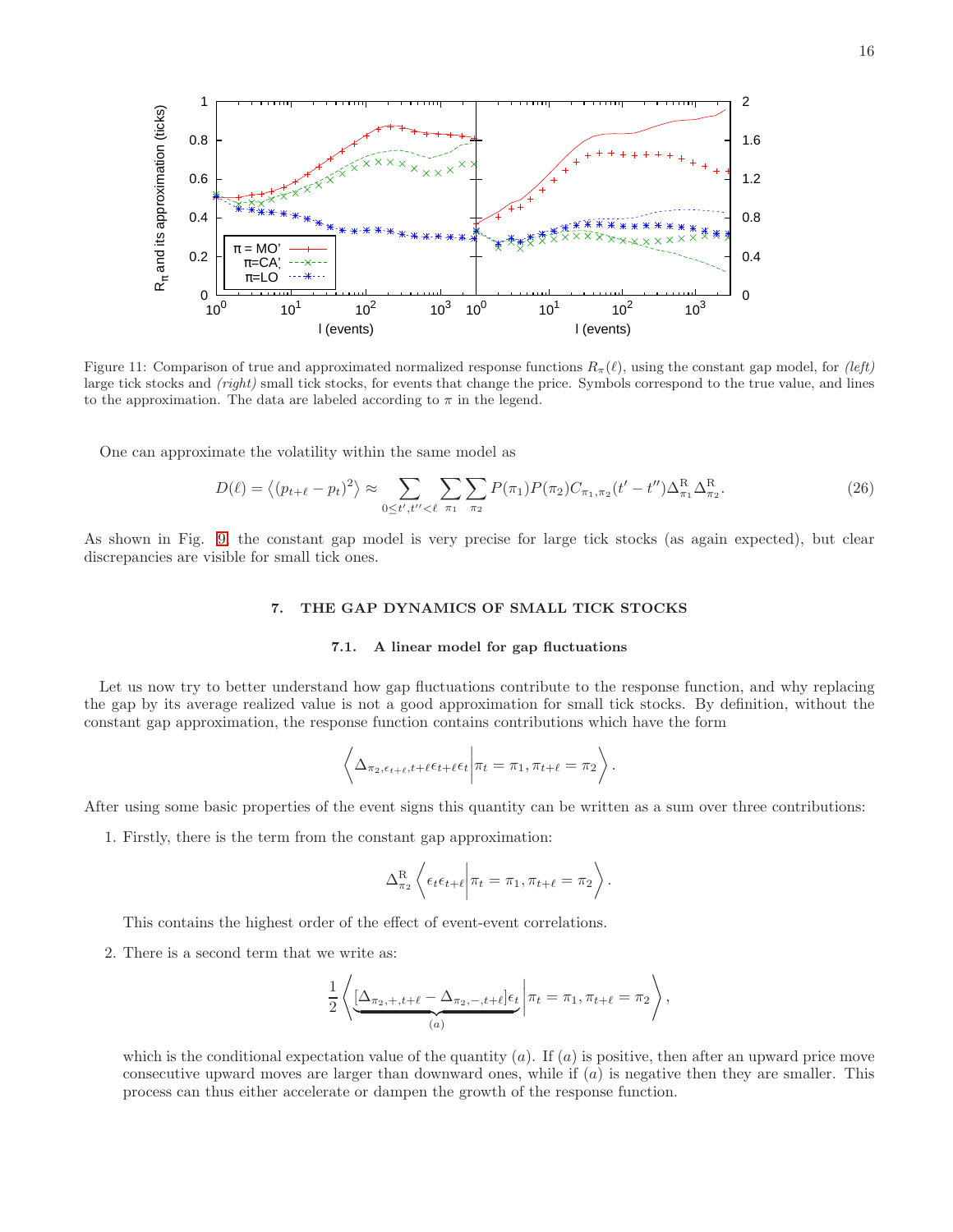3. The third contribution is of the form

$$
\frac{1}{2}\left\langle\underbrace{\left[\Delta_{\pi_2,+,t+\ell}+\Delta_{\pi_2,-,t+\ell}-2\Delta_{\pi_2}^R\right]}_{(b)}\underbrace{\epsilon_t\epsilon_{t+\ell}}_{(c)}\middle|\pi_t=\pi_1,\pi_{t+\ell}=\pi_2\right\rangle.
$$

Here (b) is positive, when the average of the two gaps (up and down) is greater than the time averaged realized value. (c) is positive, when the two events move the price in the same direction. Thus the full term gives a positive contribution to the response function, if two "parallel" events are correlated with larger gaps and hence decreased liquidity at the time of the second event, while opposing events correspond to increased liquidity at the time of the second event. The final effect of this term agrees with the previous one: If  $(b) \times (c)$  is positive, then after an upward price move the consecutive upward moves become larger than downward ones and vice versa.

At this point we need a dynamical model for the  $\Delta$ 's, to quantify the above correlations, but we are faced with the difficulty that  $\Delta_{\pi,\epsilon,t}$  is only observed for  $\pi = \pi_t$  and  $\epsilon = \epsilon_t$ . What we will do instead is to write a simple regression model directly for the observable quantity  $\Delta_{\pi,\epsilon_t,t}I(\pi_t = \pi)\epsilon_t$ , that can be evaluated from data. Then based on this knowledge we will revisit the influence of gap fluctuations on the price dynamics in Sec. [7.3.](#page-17-0)

## <span id="page-16-0"></span>7.2. A linear model for gap fluctuations

The correlation between events has a dynamical origin: market orders and cancellations attract replacement limit orders and vice versa. Eq. [\(21\)](#page-13-3) is the exact time evolution of price written as a sum of the random variables  $\Delta_{\pi,\epsilon_t,t}I(\pi_t = \pi)\epsilon_t$ . We will postulate that both the realized gap  $\Delta_{\pi,\epsilon_t,t}$  and the order flow  $I(\pi_t = \pi)\epsilon_t$  are influenced by the past order flow  $I(\pi_{t'} = \pi) \epsilon_{t'}, t' < t$  in a linear fashion, i.e.:

<span id="page-16-1"></span>
$$
\Delta_{\pi,\epsilon_t,t}I(\pi_t=\pi)\epsilon_t = \sum_{t'
$$

where all  $\eta$ 's are independent noise variables. Similarly, we write for the three price changing events  $MO'$ ,  $LO'$  and CA′ :

<span id="page-16-2"></span>
$$
\Delta_{\pi}^{\mathcal{R}} I(\pi_t = \pi) \epsilon_t = \sum_{t' < t} \sum_{\pi_1} \tilde{K}_{\pi_1, \pi}(t - t') I(\pi_{t'} = \pi_1) \epsilon_{t'} + \tilde{\eta}_{\pi_1, t},\tag{28}
$$

with other noise variables  $\tilde{\eta}$ , and we introduced  $\Delta_{\pi}^{\rm R}$  for later convenience. Note the above equations are again of the vector autoregression type, where the kernel K and  $\tilde{K}$  have a  $3 \times 6$  matrix structure.

Both models [\(27\)](#page-16-1) and [\(28\)](#page-16-2) can be calibrated to the data by using the same trick an in Sec. [5,](#page-11-0) forming expectation values on both sides and solving a set of linear equations between correlation functions, for example for  $K$ :

$$
\left\langle \Delta_{\pi,\epsilon_{t+\ell},t+\ell}I(\pi_{t+\ell}=\pi)\epsilon_{t+\ell}I(\pi_t=\pi_1)\epsilon_t \right\rangle = \sum_{t'
$$

except this time we have three separate solutions for  $\pi = MO'$ , CA' and LO'. An example of the solution kernels K is given in Fig. [12;](#page-17-2) the sign of these kernels is expected from what we learnt in Sec. [4.](#page-6-0) We see for example that a MO event tends to make a future MO′ more probable, and with an increased gap, which makes sense. The same can be repeated with respect to Eq.  $(28)$  to calculate the K's.

An important aspect of these VAR models is that once we have an estimate for their kernels, they can be used for forecasting the future price changes caused by each component of the event flow based on the events that occured in the recent past [\[1\]](#page-22-1). Eq. [\(27\)](#page-16-1) prescribes for us an estimate for conditional expectation values such as  $\langle \Delta_{\text{MO}',\epsilon_t,t} I(\pi_t = \text{MO}'\epsilon_t | \cdots \rangle$ , which is the expected price change due to a market order in the next event (times the probability of such an outcome), and the conditioning is on past signs and indicators. We can proceed similarly for CA' and LO', and finally the sum of the three components gives the expected price change in the next event.

Such forecasts based on Eqs. [\(27\)](#page-16-1), [\(28\)](#page-16-2) perform surprisingly well in practice, although liquidity is fragmented and some events are unobserved. Fig. [13](#page-17-3) shows that the expectation value of the left hand side of Eq. [\(27\)](#page-16-1) is a monotonic function of our prediction, and the relationship on average can be fitted with a straight line with slope 1, although small higher order (cubic) corrections seem to be present as well. Similar results can be found for Eq.  $(28)$  and K's.

As discussed in Sec. [2,](#page-2-0) one should interpret the kernels K as "dressed" objects that include the contribution of events that occur on unobserved platforms. This is justified as long as one is concerned with linear observables, such as average response functions. For non-linear quantities, such as diffusion, some discrepancies are expected.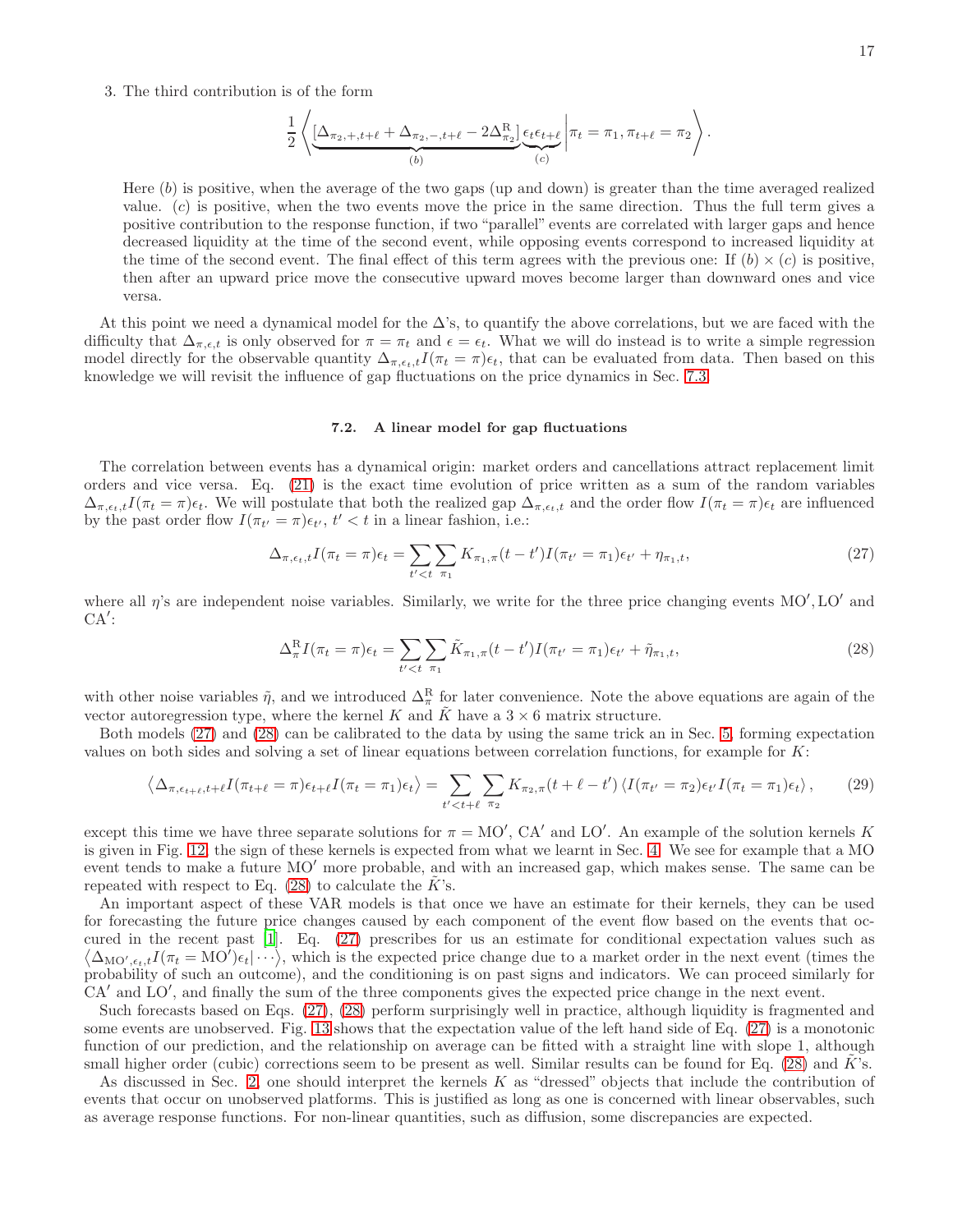

<span id="page-17-2"></span>Figure 12: Estimates of  $K_{\pi,\text{MO}'}(t)$  for small ticks.



<span id="page-17-3"></span>Figure 13: Performance of Eq. [\(27\)](#page-16-1) for small ticks. Both axes normalized by standard deviation of predictor.

## <span id="page-17-0"></span>7.3. The final model for small ticks

The above analysis suggests a way to build and calibrate an impact model that describes in a consistent way (a) all types of events and (b) the history dependence of the gaps, as we argued to be necessary in Sec. [2.](#page-2-0) The discussion of the previous section motivates the following model:

<span id="page-17-1"></span>
$$
p_{t+\ell} = p_t + \sum_{t \le t' < t+\ell} \left[ \Delta_{\pi_{t'}}^R + \sum_{t'' < t'} \kappa_{\pi_{t''}, \pi_{t'}} (t' - t'') \epsilon_{t'} \epsilon_{t''} \right] \epsilon_{t'}, \tag{30}
$$

where  $\kappa_{\pi_2,\pi_1}$  is a kernel that models the fluctuations of the gaps and their history dependence, which will be chosen such that the bare propagator of the model is given by Eq. [\(43\)](#page-21-1) above.

The model specification, Eq. [\(30\)](#page-17-1), is the central result of this paper. It can be seen as a permanent impact model, but with some history dependence, modeled as a linear regression on past events. By symmetry, this dependence should only include terms containing  $\epsilon_{t'}\epsilon_{t''}$  since the influence of any past string of events on the ask must be the same as that of the mirror image of the string on the bid. More generally, one may expect higher order, non-linear correction terms of the form

$$
\sum_{t_1, t_2, t_3 < t'} \kappa_{\pi_{t_1}, \pi_{t_2}, \pi_{t_3}; \pi_{t'}}(t'-t_1, t'-t_2, t'-t_3) \epsilon_{t_1} \epsilon_{t_2} \epsilon_{t_3} \epsilon_{t'},
$$
\n(31)

or with a larger (even) number of  $\epsilon$ 's. We will not explore such corrections further here, although Fig. [13](#page-17-3) suggests these terms are present.

Upon direct identification of Eq. [\(30\)](#page-17-1) with Eq. [\(21\)](#page-13-3), and using [\(27\)](#page-16-1) and [\(28\)](#page-16-2) one finds that  $\kappa$  can be expressed in terms of K and  $\tilde{K}$  as:

<span id="page-17-4"></span>
$$
\kappa_{\pi,\pi_2}(\ell) = K_{\pi,\pi_2}(\ell) - \tilde{K}_{\pi,\pi_2}(\ell). \tag{32}
$$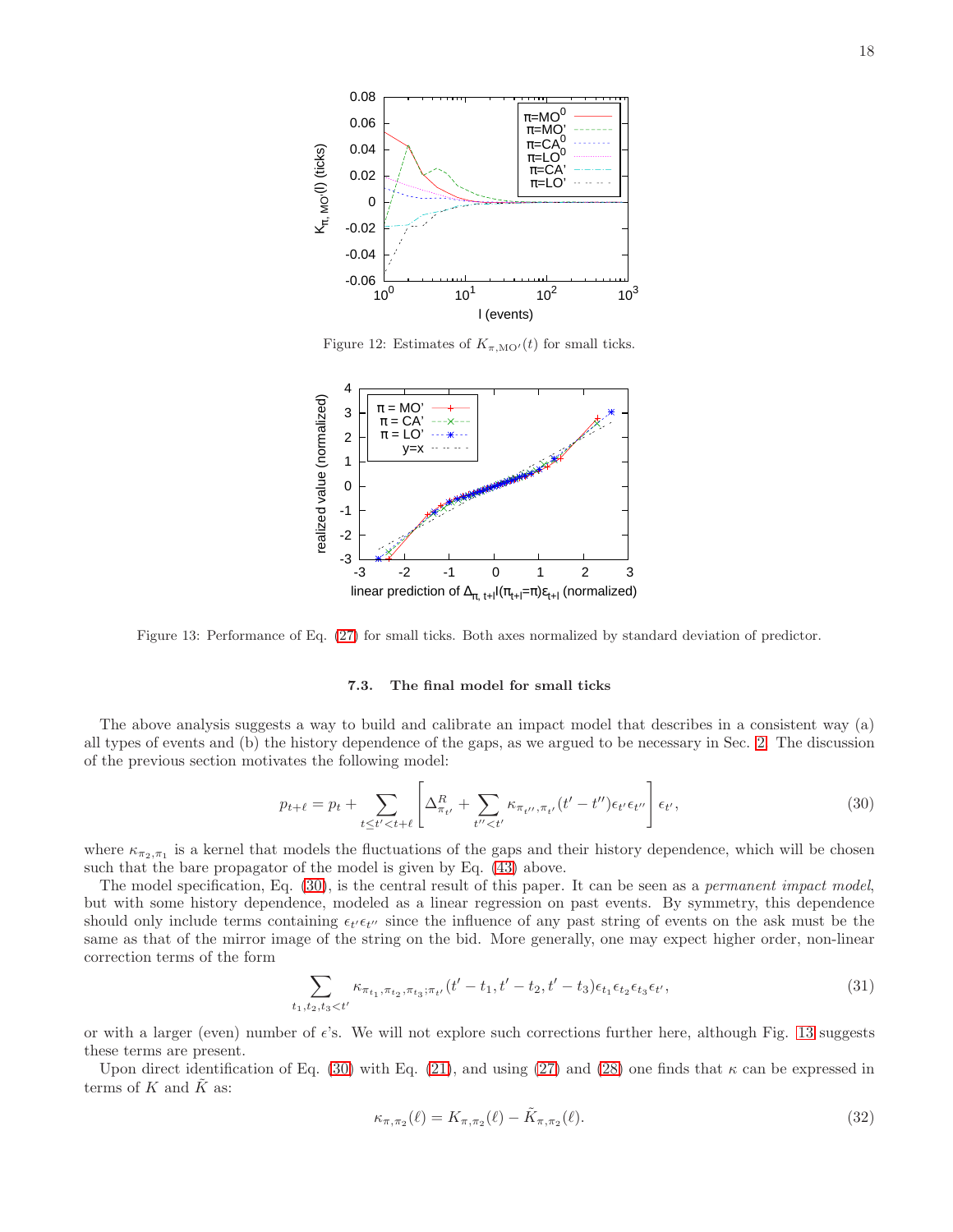

<span id="page-18-0"></span>Figure 14: Comparison of true and approximated normalized response functions  $R_{\pi}(\ell)$  of the final model for (left) large tick stocks and (right) small tick stocks, for events that do not change the price. Symbols correspond to the true value, and lines to the approximation. To illustrate the goodness of fit on a stock by stock basis, we calculated the absolute difference between the true and the approximated value, the average of this quantity across stocks is indicated by the error bars. The inaccuracy for large  $\ell$  is due to a finite size effect in matrix inversion. The data are labeled according to  $\pi$  in the legend.



<span id="page-18-1"></span>Figure 15: Comparison of true and approximated normalized response functions  $R_{\pi}(\ell)$  of the final model for (left) large tick stocks and (right) small tick stocks, for events that change the price. The inaccuracy for large  $\ell$  is due to a finite size effect in matrix inversion. Symbols correspond to the true value, and lines to the approximation. To illustrate the goodness of fit on a stock by stock basis, we calculated the absolute difference between the true and the approximated value, the average of this quantity across stocks is indicated by the error bars. The data are labeled according to  $\pi$  in the legend.

We can now compute the average response functions  $R_{\pi}(\ell)$  and the diffusion curve  $D(\ell)$  within this model, and compare the results with empirical data.

For the response functions, the addition of the fluctuating gap term in Eq. [\(30\)](#page-17-1) corrects the small discrepancies found within the constant impact model for large tick stocks. It also allows one to capture very satisfactorily the response function for small tick stocks, see Figs. [14](#page-18-0) and [15.](#page-18-1)<sup>6</sup>

A much more stringent test of the model is to check the behaviour of the diffusion curve  $D(\ell)$ . The exact calculation in fact involves three and four-point correlation functions, for which we have no model. A closure scheme where these

<sup>6</sup> Note that in making these plots we neglected the first 30 and last 40 minutes of trading days, so they slightly differ from those in Sec. [6.](#page-12-0) The results of the constant gap model are essentially unchanged regardless of such an exclusion.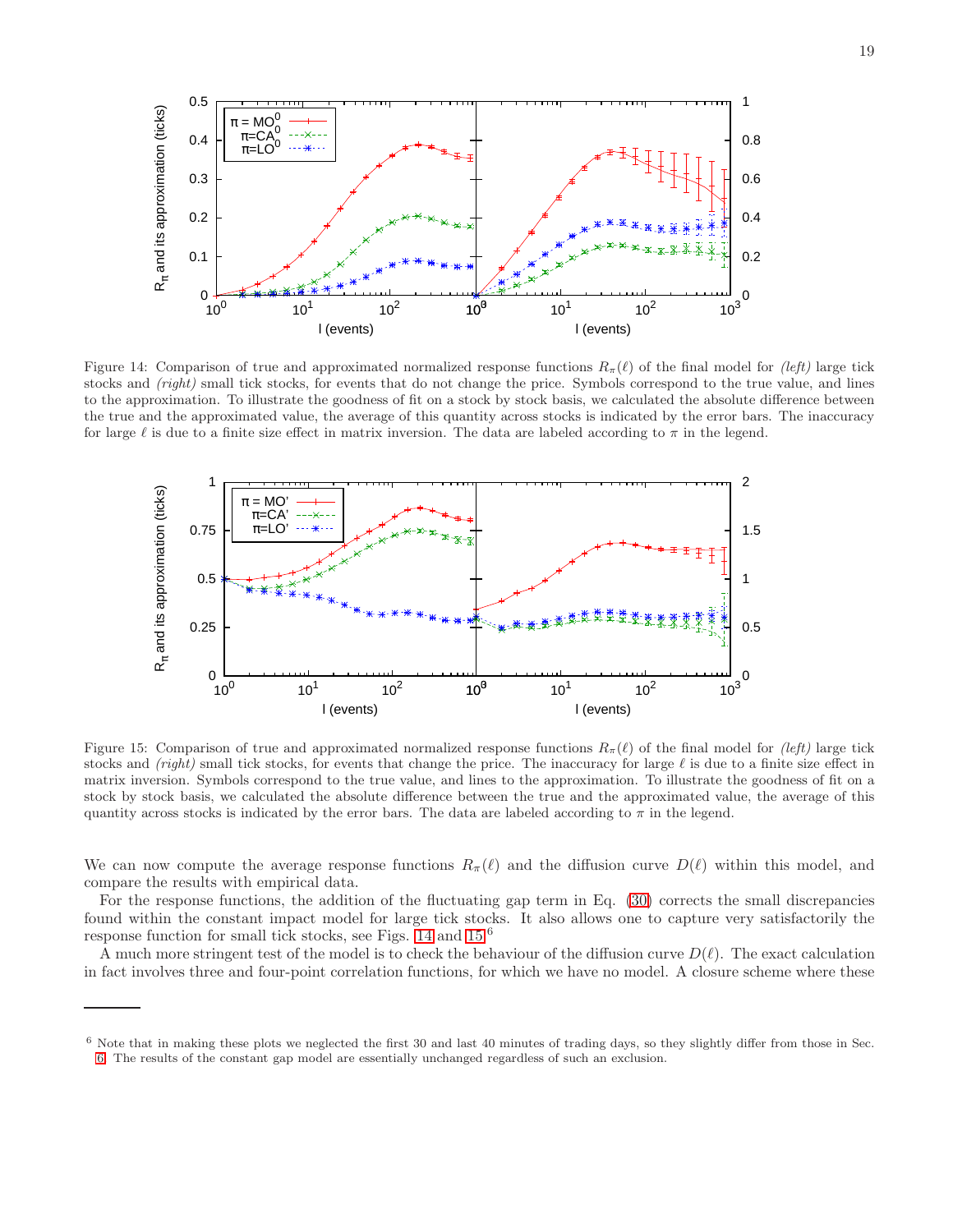higher correlation functions are assumed to factorize yields the following approximation:

$$
D(\ell) = \left\langle (p_{t+\ell} - p_t)^2 \right\rangle \approx \sum_{0 \le t', t'' < \ell} \sum_{\pi_1} \sum_{\pi_2} P(\pi_1) P(\pi_2) C_{\pi_1, \pi_2} (t' - t'') \Delta_{\pi_1}^R \Delta_{\pi_2}^R + 2 \sum_{-\ell < t < \ell} \sum_{\pi_2, \pi_3} \sum_{\tau > 0} (\ell - |t|) \Delta_{\pi_3}^R \kappa_{\pi_2, \pi_3}^+( \tau, t) C_{\pi_2, \pi_3} (t + \tau) P(\pi_2) P(\pi_3) + \sum_{-\ell < t < \ell} \sum_{\pi_2, \pi_4} \sum_{\tau, \tau' > 0} (\ell - |t|) \kappa_{\pi_2, \pi_4}^{++} (\tau, \tau', t) C_{\pi_2, \pi_4} (\tau - \tau' + t) P(\pi_2) P(\pi_4), \tag{33}
$$

where

$$
\kappa_{\pi_2,\pi_3}^+(\tau,t) = \sum_{\pi_1} \kappa_{\pi_2,\pi_1}(\tau) [I(t=0)I(\pi_1=\pi_3) + I(t\neq 0)P(\pi_1) + I(t=-\tau)P(\pi_1)\Pi_{\pi_2\pi_1}(\tau)],\tag{34}
$$

and, for  $t \geq 0$ ,

$$
\kappa_{\pi_2,\pi_4}^{++}(\tau,\tau',t) = \sum_{\pi_1,\pi_3} \kappa_{\pi_2,\pi_1}(\tau) \kappa_{\pi_4,\pi_3}(\tau') \{ I(t=\tau')I(\pi_1=\pi_4)P(\pi_3) + I(t \neq \tau')P(\pi_1)P(\pi_3) [\Pi_{\pi_1,\pi_3}(t)+1] \},
$$
\n(35)

whereas for  $t < 0$ , we use  $\kappa^{++}_{\pi_2, \pi_4}(\tau, \tau', -t) = \kappa^{++}_{\pi_4, \pi_2}(\tau', \tau, t)$ . Direct numerical simulation of Eq. [\(30\)](#page-17-1) confirms that our approximation yields  $D(\ell)$  curves which are indistinguishable from those of the true model. As Fig. [16](#page-19-1) shows, for small tick stocks this approximation indeed shows some improvement for large  $\ell$  when compared to the constant gap model. For small  $\ell$  there is still a discrepancy coming from errors in the data that adds some spurious high frequency white noise. To account for these, we add an effective, lag-independent constant to  $D(\ell)$ , whose value was chosen as  $D_0 = 0.04$  ticks squared. According to Fig. [16,](#page-19-1) this substantially improves the fit for short times, while leaving the long time contribution unaffected.

The conclusion is that our history dependent impact model reproduces the empirical average response function in a rather accurate way, and also improves the estimation of the diffusion curve. The discrepancies are expected, since we have neglected several effects, including (i) all volume dependence, (ii) unobserved events deeper in the book and on other platforms and (iii) higher order, non-linear contributions to model history dependence.



<span id="page-19-1"></span>Figure 16:  $D(\ell)/\ell$  and its approximations for small tick stocks. Symbols correspond to the true result excluding the beginning and the end of trading days, the red line corresponds to the permanent impact model with constant gaps, the green line to the fluctuating gap model (both analytically and by simulation), and the blue line to the fluctuating gap model plus constant. Note: Unlike the small tick data in Fig. [9,](#page-13-0) the vertical axis was not rescaled here.

#### <span id="page-19-0"></span>7.4. Interpretation: direct impact vs. induced impact

The relevance of the history kernels K and  $\tilde{K}$  can be understood through a simple argument. The sequence of events is characterized by the time series  $\{\pi_t, \epsilon_t\}$  and together with the gaps this series defines the course of the price.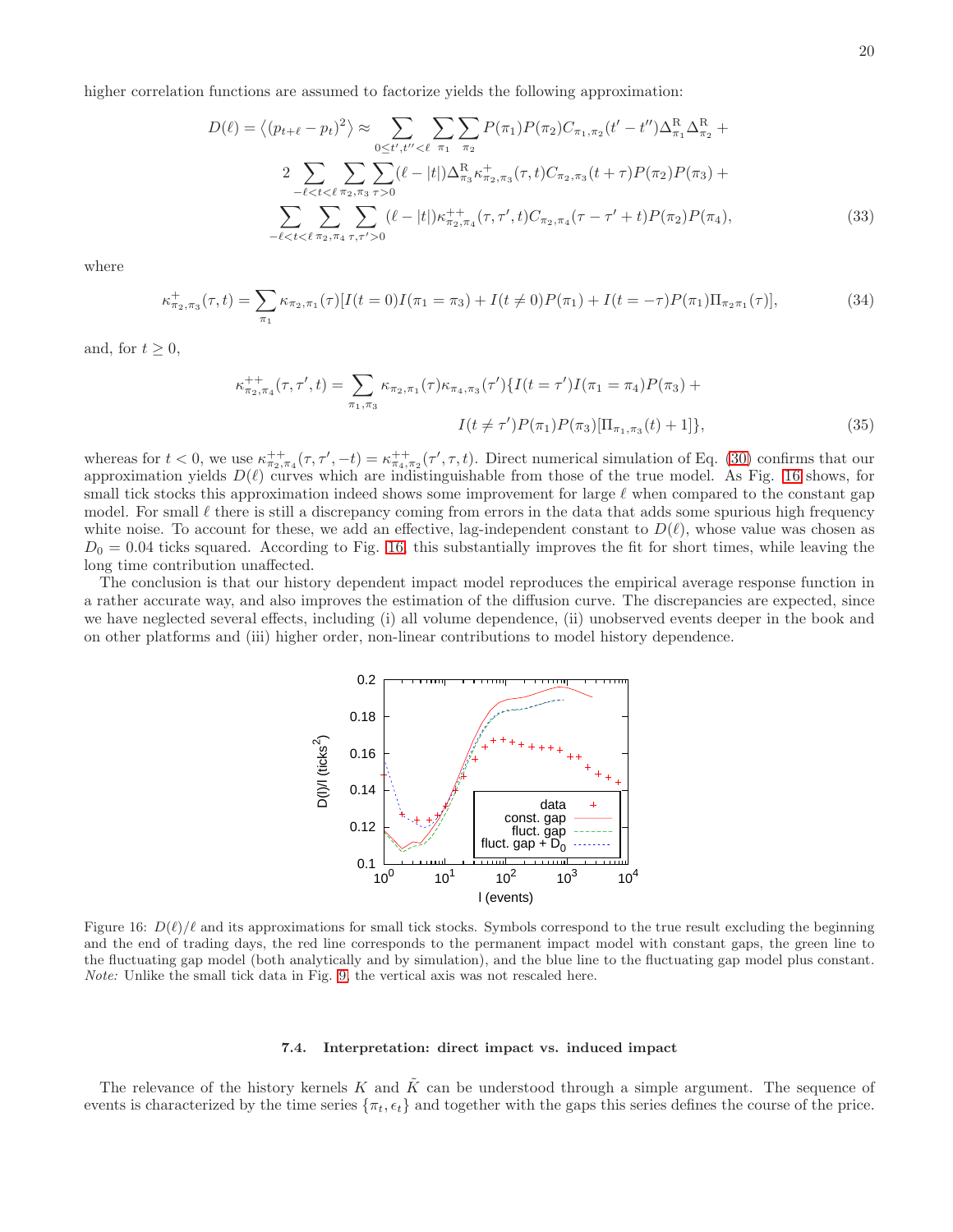21

How will the event  $\pi$  at time t affect the price at some later time  $t + \ell$ ? This quantity, denoted by  $G^*_{\pi}(\ell)$ , is defined as the average of the formal total derivative of the price with respect to the past order flow:

$$
G_{\pi}^*(\ell) = \left\langle \frac{dp_{t+\ell}}{d\xi_t^{\pi}} \right\rangle, \qquad \xi_t^{\pi} \equiv I(\pi_t = \pi)\epsilon_t.
$$
\n(36)

It contains two distinct contributions:

- A direct one: the immediate price change caused by the event, which is *constant in time* (zero or non-zero depending on the value of the corresponding gap). For example, if right now a large buy market order is submitted, it will cause an immediate upward jump in the (ask) price. The average of such jumps due to events of type  $\pi$  is represented by the mean realized gap  $\Delta_{\pi}^{\text{R}}$ .
- An induced, dynamic one: the change of the future event rates and their associated gaps. This modeled by Eq.  $(27)$ , and quantified by the kernels K. To continue the above example of a large market order, it removes the best ask level, and hence we move into a denser part of the order book. The new first gap behind the ask is on average smaller here. So in effect, our initial event makes the ask gap shrink. In addition, some time after we submit our order, additional sell limit orders will arrive to compensate part of our upwards price pressure. These may move the (ask) price back downwards. If we had decided not to submit our market order, these extra limit orders would not arrive either.
- To put this decomposition into precise quantitative terms, recall that as an exact identity,

$$
p_{t+\ell} = p_t + \sum_{t \le t' < t+\ell} \sum_{\pi_1} \Delta_{\pi_1, \epsilon_{t'}, t'} \xi_{t'}^{\pi_1}.\tag{37}
$$

The average derivative of the price with respect to an earlier event is therefore:

$$
G_{\pi}^{*}(\ell) = \sum_{t \le t' < t+\ell} \sum_{\pi_1} \left\langle \frac{d[\Delta_{\pi_1, \epsilon_{t'}, t'} \xi_{t'}^{\pi_1}]}{d\xi_t^{\pi}} \right\rangle = \sum_{t \le t' < t+\ell} \sum_{\pi_1} \left[ \left\langle \frac{d[\Delta_{\pi_1, \epsilon_{t'}, t'}]}{d\xi_t^{\pi}} \right\rangle \xi_{t'}^{\pi_1} + \underbrace{\Delta_{\pi_1}^{\mathcal{R}} \langle \xi_{t'}^{\pi_1} \rangle d\xi_t^{\pi}}_{\tilde{K}_{\pi, \pi_1}(t'-t)} \right] \right]
$$
(38)

where we have introduced the formal definitions of the kernels K and  $\tilde{K}$ , in a way compatible with the linear model specified by Eqs. [\(27\)](#page-16-1) and [\(28\)](#page-16-2). Therefore, the average price change until time  $t + \ell$  attributed to an event of type  $\pi$ at time  $t$  is found to be:

<span id="page-20-0"></span>
$$
G_{\pi}^*(\ell) = \Delta_{\pi}^R + \sum_{0 < t' < \ell} \sum_{\pi_1} K_{\pi, \pi_1}(t'). \tag{39}
$$

Numerically, the  $G^*_{\pi}$ 's are given in Fig. [17\(](#page-21-2)left) for small tick stocks, very similar curves were found for large ticks but we will not detail those here.

These  $G^*$ 's are, however, different from the bare response functions  $G_\pi$  which are defined as a *partial derivative* of the price with respect to event flow (see Eqs.  $(4)$ ,  $(16)$ ), where all events except the one occuring at t are kept fixed:

$$
G_{\pi}(\ell) = \left\langle \frac{\partial p_{t+\ell}}{\partial \xi_t^{\pi}} \right\rangle. \tag{40}
$$

Following the logic of the previous calculation and reindexing the terms, one finds, within the linear model

<span id="page-20-1"></span>
$$
G_{\pi}(\ell) = \Delta_{\pi}^{\mathcal{R}} + \sum_{t < t' < t + \ell} \sum_{\pi_1} \left\langle \frac{\partial \Delta_{\pi_1, \epsilon_{t'}, t'}}{\partial \xi_t^{\pi}} \xi_{t'}^{\pi_1} \right\rangle = \Delta_{\pi}^{\mathcal{R}} + \sum_{0 < t' < \ell} \sum_{\pi_1} \left[ K_{\pi, \pi_1}(t') - \tilde{K}_{\pi, \pi_1}(t') \right]. \tag{41}
$$

What is the difference between Eq. [\(39\)](#page-20-0) and Eq. [\(41\)](#page-20-1)? In the former, we calculate the total price change until time  $t + \ell$  due to the initial event, and this includes the adaptation of future event flow and of future gaps. In the latter, we only keep the possible jump due to this event and the adaptation of gaps, but not of the event flow, which is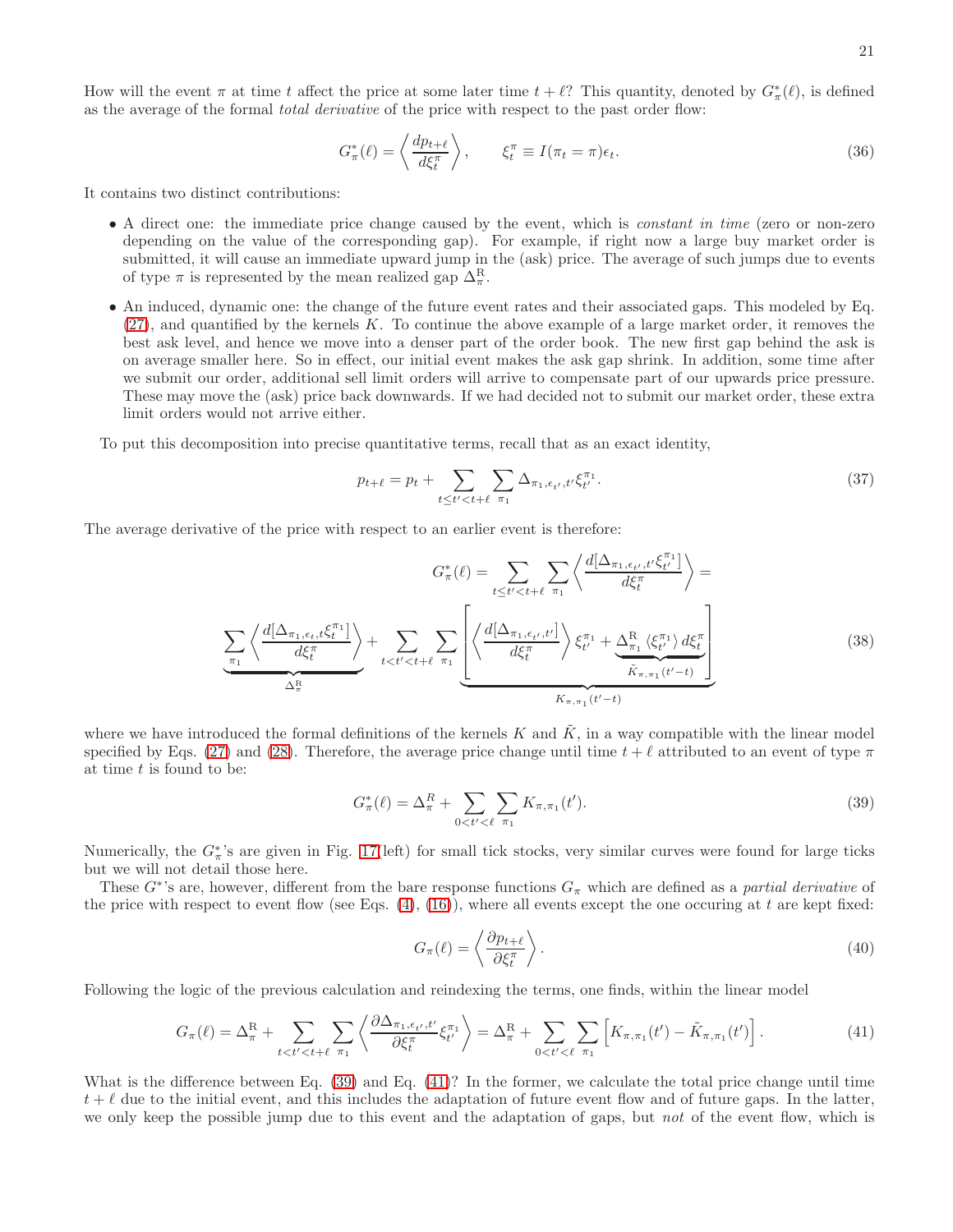

<span id="page-21-2"></span>Figure 17: (left) Final estimate of the total average price change  $G^*_{\pi}(\ell)$  due to an event  $\pi$ , based on Eq. [\(39\)](#page-20-0), for small tick stocks. (right) Contribution of gap flexibility to the price change:  $\delta G^*_{\pi}(\ell)$  calculated from Eq. [\(42\)](#page-21-3) for small tick stocks. The curves are labeled according to  $\pi$  in the legend.

assumed to be fixed. This omission is indeed consistent with Eq. [\(16\)](#page-11-1), since the effect of event flow adaptation is already accounted for: the equation is based on the true event flow, and hence already includes the full correlation structure between events.

When the tick is small, the gaps are allowed to fluctuate and adapt to the order flow. The extra impact contribution is therefore captured by the above term:

<span id="page-21-3"></span>
$$
\delta G_{\pi}^{*}(\ell) = \sum_{0 < t < \ell} \sum_{\pi_1} \left[ K_{\pi, \pi_1}(t) - \tilde{K}_{\pi, \pi_1}(t) \right]. \tag{42}
$$

Our final model defined by Eqs. [\(30\)](#page-17-1) and [\(32\)](#page-17-4) amounts to adding this fluctuating gap contribution to the average realized gap in the bare propagator, i.e.,

<span id="page-21-1"></span>
$$
G_{\pi}(\ell) = \Delta_{\pi}^{R} + \delta G_{\pi}^{*}(\ell). \tag{43}
$$

The new second term describes the contribution of the gap "compressibility" to the impact of an event up to a time lag  $\ell$ , and it is shown in Fig. [17\(](#page-21-2)right). Perhaps surprisingly, it appears that a small market order MO<sup>0</sup> "softens" the book for small ticks: the gaps tend to grow on average and  $\delta G_{\text{MO}^0}^*$  is positive. Price changing events on the other hand "harden" the book, for all stocks the contribution is negative. Queue fluctuations  $(CA^0$  and  $LO^0)$  seem less important, but for small ticks these types of events also harden the book. For large ticks  $\delta G^*$ 's are found to be about two orders of magnitude smaller, which confirms that gap fluctuations can be neglected to a good approximation in that case.

# <span id="page-21-0"></span>8. CONCLUSIONS

Previous studies have focused on the impact of market orders only and have concluded that this impact decays in such a way to offset the correlation of the sign of the trades. The underlying mechanism is that market orders on one side of the book attract compensating limit orders. These limit orders do not necessarily change the best limits, but are such that the conditional impact of a buy trade following other buy trades is smaller than the conditional impact of a sell trade following buy trades. As pointed out in Gerig [\[14](#page-22-12)], the strength of this asymmetric liquidity effect is the dominant effect that mitigates persistent trends in prices. Our study confirms this finding: events happening on the same side of the book are long-range correlated, but the signed correlation function (that assigns an opposite sign to limit order and market order on the same side of the book) is short ranged, demonstrating the compensating effect alluded to above.

This effect leads to a strong "dressing" of the bare impact of market orders by limit orders. In fact, by including – besides the market orders – all limit orders and cancellations at the bid/ask, the price becomes a pure jump process. Every price change, whatever its cause (news, information or noise), can be attributed to exactly one of these events. In a first approximation, the various event types lead to a constant jump size that equals the average price change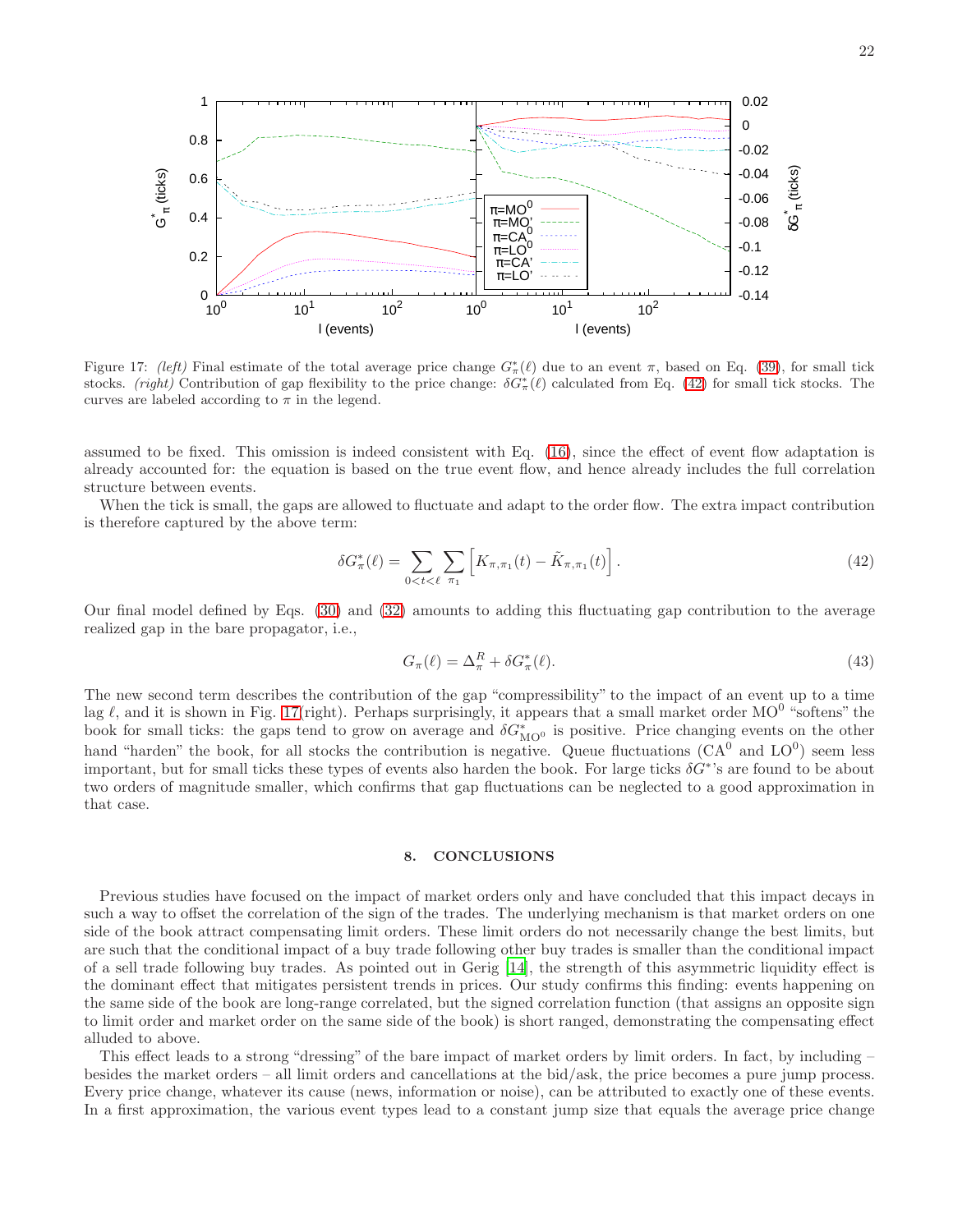they cause. This simple picture works very well for large tick stocks, where both the average impact of all event types, and the volatility, are quantitatively reproduced by a constant jump model. The situation is different for small tick stocks, where the history dependence of these otherwise permanent jumps becomes important. Note that the effect discussed here is related to, but different from the Lillo-Farmer model that connects the temporal decay of the dressed market order impact to the history dependent conditional impact of a new trade. Here, we are speaking of the history dependence in a framework where the impact of all events, not only of market orders, is already accounted for.

Another important observation is that not only the jump sizes are history dependent, the events themselves also behave in an adaptive way. An event can induce further events that amplify or dampen its own effect. As it is well known, the arrival of excess buy market orders is shortly followed by additional sell limit orders, but this is just one manifestation of such adaptive dynamics. For example, the reverse process, i.e. market orders following an excess of limit orders are also present, albeit with some delay and a smaller intensity. Our description of these and similar mechanisms, also involving cancellations, is a generalization of the theory of market order price impact in the related literature.

In sum, the dynamics of prices consists of three processes: instantaneous jumps due to events, events inducing further events and thereby affecting the future jump probabilities (described by the correlation between events), and events exerting pressure on the gaps behind the best price and thereby affecting the future jump sizes. By approximating this third effect with a linear regression process, we have written down an explicit model, Eq. [\(30\)](#page-17-1), that accounts very satisfactorily for most of our observations. We have shown how to calibrate such a model on empirical data using some auxiliary kernels K and K defined by Eqs. [\(27\)](#page-16-1) and [\(28\)](#page-16-2). This way of extracting the bare propagator  $G_\pi$ , motivated by the above decomposition, seems to be less prone to numerical errors than the "brute force" inversion method used in Sec. [5.](#page-11-0)

The methods proposed in this work are rather simple and general, and can be adapted to measure the impact of any type of trade once a discrete categorization is adopted. One could for example subdivide the category  $\overline{MO}^0$  into small volumes and large volumes, or look at the impact of different option trades on the underlying, etc. Here, we have established that the bare impact of market orders is clearly larger than that of limit orders and that the bare impact of price-changing events shows only partial decay on the time scale that we are able to probe (1000 events only corresponds to a few minutes). It would certainly be interesting to study the long time behavior of these bare impact functions, as well as to understand how these impact functions behave overnight.

We hope to have provided here a consistent and complete framework to describe price fluctuations and impact at the finest possible scale. Our approach can be seen as a "microscopic" construction of VAR-like models, with a clearly motivated regression structure. We believe that the interaction between market orders and limit orders, and the impact of these two types of orders, are crucial to understand the dynamics of the markets, the origin of volatility and the incipient instabilities that can arise when these counteracting forces are not on even keel. The interesting next step would be to analyze in detail these situations, where large liquidity fluctuations arise, and the above 'average' model breaks down. On a longer term, a worthwhile project is to construct a coarse-grained, continuous time model from the above microstructural bricks, and justify or reject the slew of models that have been proposed to describe financial time series (Lévy processes, GARCH, multifractal random walk, etc.).

[5] R. K. Lyons, The Microstructure Approach to Exchange Rates (MIT Press, 2006).

<span id="page-22-3"></span>[7] A. Kyle, Econometrica 53, 1315 (1985).

- <span id="page-22-5"></span>[9] T. Hendershott, C. M. Jones, and A. J. Menkveld, Does algorithmic trading improve liquidity? (2008), wFA 2008 Paper, to be published in Journal of Finance.
- <span id="page-22-6"></span>[10] B. Biais and P.-O. Weill, Liquidity shocks and order book dynamics (2009), nBER Working Papers 15009.

- <span id="page-22-9"></span>[12] J. Hasbrouck, Journal of Finance **46**, 176 (1991).
- <span id="page-22-11"></span>[13] J. D. Farmer, A. Gerig, F. Lillo, and S. Mike, Quantitative Finance 6, 107 (2006).
- <span id="page-22-12"></span>[14] A. Gerig, A theory for market impact: How order flow affects stock price, PhD thesis (2008), arXiv:0804.3818.
- <span id="page-22-13"></span>[15] C. Jones, G. Kaul, and M. L. Lipson, Review of Financial Studies 7, 631 (1994).

<span id="page-22-1"></span><span id="page-22-0"></span><sup>[1]</sup> J. Hasbrouck, Empirical Market Microstructure: The Institutions, Economics, and Econometrics of Securities Trading (Oxford University Press, 2007).

<sup>[2]</sup> S. Mike and J. D. Farmer, Journal of Economic Dynamics and Control 32, 200 (2008).

<span id="page-22-7"></span><sup>[3]</sup> J.-P. Bouchaud, Y. Gefen, M. Potters, and M. Wyart, Quantitative Finance 4, 176 (2004).

<span id="page-22-8"></span><sup>[4]</sup> J.-P. Bouchaud, J. Kockelkoren, and M. Potters, Quantitative Finance 6, 115 (2006).

<span id="page-22-2"></span><sup>[6]</sup> J.-P. Bouchaud, J. D. Farmer, and F. Lillo, *How markets slowly digest changes in supply and demand*, in Handbook of Financial Markets: Dynamics and Evolution, North-Holland, Elsevier (2009).

<span id="page-22-4"></span><sup>[8]</sup> N. Hautsch and R. Huang, The market impact of a limit order (2009), working Paper 2009/23, Center for Financial Studies, Frankfurt am Main.

<span id="page-22-10"></span><sup>[11]</sup> J.-P. Bouchaud and M. Potters, *Theory of Financial Risk* (Cambridge University Press, Cambridge, 2000).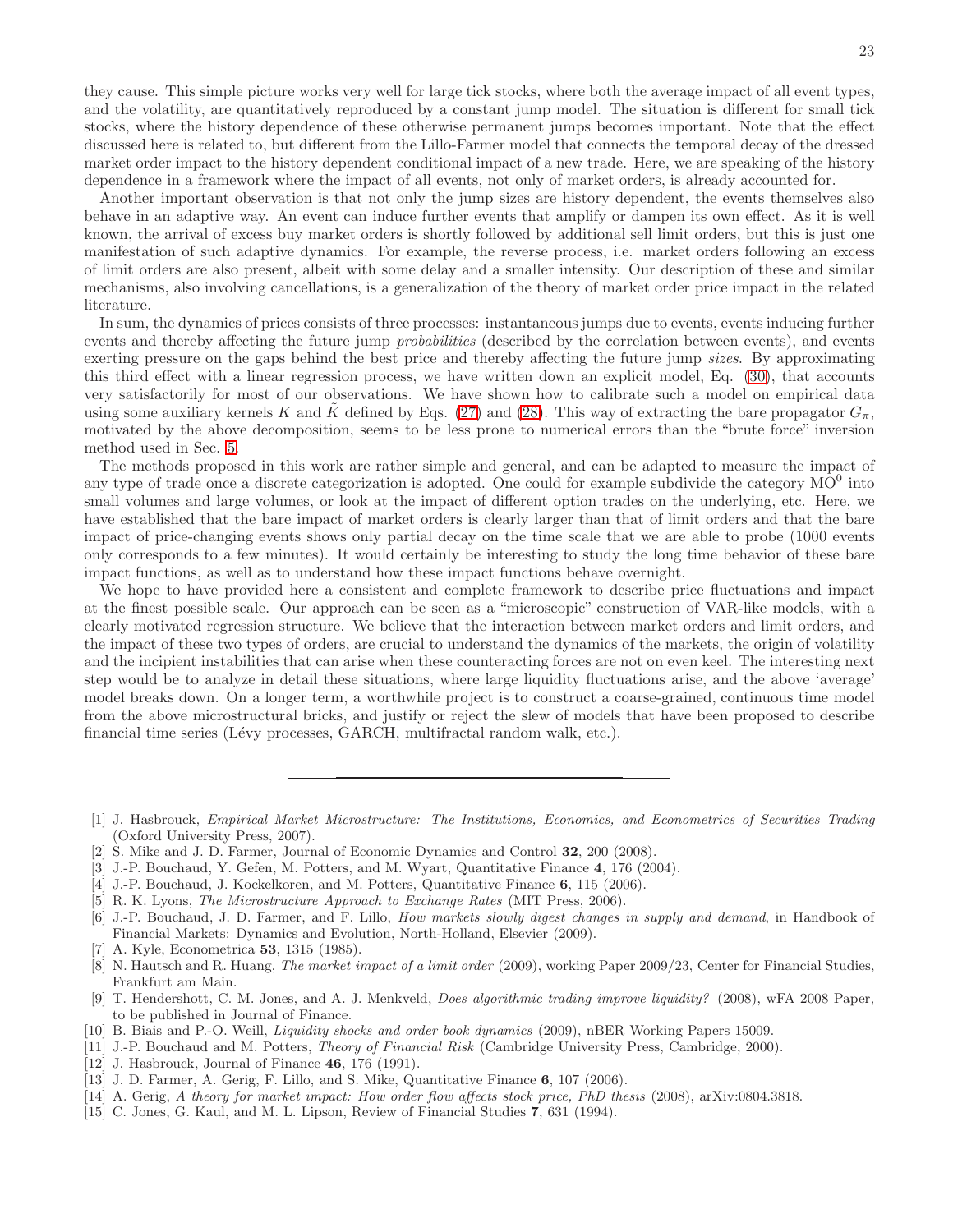- <span id="page-23-1"></span>[16] F. Lillo and J. D. Farmer, Studies in Nonlinear Dynamics and Econometrics 8, 1 (2004).
- <span id="page-23-2"></span>[17] P. Weber and B. Rosenow, Quantitative Finance 5, 357 (2005).
- <span id="page-23-3"></span>[18] J. D. Farmer, L. Gillemot, F. Lillo, S. Mike, and A. Sen, Quantitative Finance 4, 383 (2004).
- <span id="page-23-4"></span>[19] J. D. Farmer and N. Zamani, Eur. Phys. J. B 55, 189 (2007).
- <span id="page-23-6"></span>[20] A. Ponzi, F. Lillo, and R. N. Mantegna (2006), physics/0608032.

#### <span id="page-23-0"></span>Appendix A: The dependence of the spread on the event flow

In this appendix we show how the framework introduced in the main text can be used to study the dynamics of the bid-ask spread. For the spread  $S_t$ , one can write an exact formula very similar to Eq. [\(21\)](#page-13-3):

<span id="page-23-7"></span>
$$
S_{t+\ell} = S_t + \sum_{t \le t' < t+\ell} \sum_{\pi} \overline{\Delta}_{\pi, \epsilon_{t'}, t'} I(\pi_{t'} = \pi), \tag{A1}
$$

where  $\overline{\Delta}_{\pi} = \pm 2\Delta_{\pi}$  with the + sign for  $\pi = \text{MO}'$ , CA' and the – sign for  $\pi = \text{LO}'$ . The other three  $\overline{\Delta}$ 's are zero, just as the respective ∆'s were. The above equation is accurate because our model includes all the possible events that can change the best quotes, and thus all the possible events that can change the spread.

However, when formulating a permanent impact model for the spread dynamics in the same spirit as we did for the price, one should bear in mind that the spread is a mean-reverting quantity that oscillates around a mean value  $\langle S \rangle$ . In other words, the average value of  $S_{t+\ell}$  when  $\ell \to \infty$  is equal to  $\langle S \rangle$ , independently of the initial value  $S_t$ . Therefore:

$$
\lim_{\ell \to \infty} \langle S_{t+\ell} - S_t | S_t \rangle = \lim_{\ell \to \infty} \sum_{t \le t' < t+\ell} \sum_{\pi_2} \langle \overline{\Delta}_{\pi_2, t', \epsilon_{t'}} I(\pi_{t'} = \pi_2) | S_t \rangle = \langle S \rangle - S_t.
$$
\n(A2)

Since the right hand side obviously depends on  $S_t$ , the conditional value  $\langle \overline{\Delta}_{\pi_2,t',\epsilon_{t'}} I(\pi_{t'} = \pi_2)|S_t\rangle$  also has to. This means that the event flow and possibly the gaps are correlated with the spread, and they adjust such that the spread mean reverts. If this were not true, the spread would follow an unbounded random walk. To illustrate this, the spread dependence of realized gaps is shown in Fig. [18.](#page-23-5)



<span id="page-23-5"></span>Figure 18: Realized gaps as a function of the spread (after removing the beginning and the end of the trading days).

A related study by Ponzi et al. [\[20](#page-23-6)] based on a selection of stocks from LSE comes to a similar conclusion. They find that both realized gaps and event rates are functions of the spread. In particular limit orders are placed deeper in the spread when the spread is larger. In addition, they show that the rate of transactions decreases with larger spreads, while the rates of cancellations and incoming limit orders increase sharply.

Such an adaptive behavior can be quantified through Eq. [\(A1\)](#page-23-7), for  $\ell = 1$  this reads

$$
S_{t+1} - S_t = \overline{\Delta}_{\text{MO}',\epsilon_t,t} I(\pi_t = \text{MO}') + \overline{\Delta}_{\text{CA}',\epsilon_t,t} I(\pi_t = \text{CA}') - |\overline{\Delta}_{\text{LO}',\epsilon_t,t}| I(\pi_t = \text{LO}'),\tag{A3}
$$

where we took the negative absolute value of  $\overline{\Delta}_{LO'}$  to emphasize that it is strictly negative, while all the other quantities in the equation are non-negative. The unconditional expectation value of the left hand side is zero, since  $\langle S_{t+1} \rangle = \langle S_t \rangle$ . Thus on average the spread-altering effect of market orders, cancellations and limit orders balances out. If for example  $S_t > \langle S \rangle$ , then the spread mush shrink back to its mean, so the left hand side must be negative.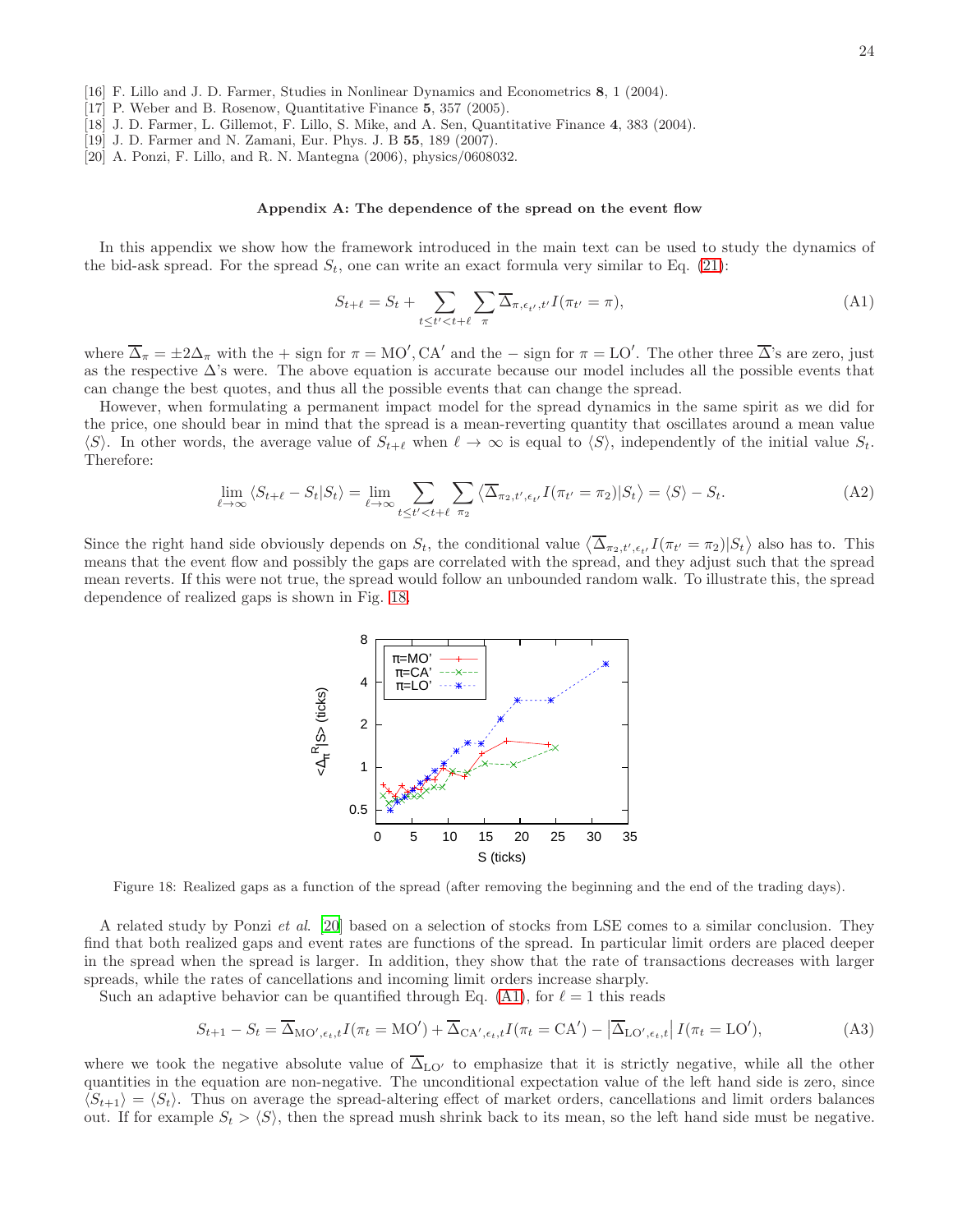The only way for the right hand side to become negative as well, is if the spread-opening contribution of market orders/cancellations decreases and/or the spread-closing effect of limit orders increases.

This is possible by the variation of both the gaps and the event rates, for our purposes it is enough to introduce a combined description the two. The simplest possible model of such adaptive dynamics is to assume that the conditional distribution of the random variable  $\overline{\Delta}_{\pi,\epsilon_t,t}I(\pi_t = \pi)$  given the current spread value  $S_t$  can be approximated by that of

$$
\overline{\Delta}_{\pi}^{\mathcal{R}} I(\pi_t = \pi) \left[ 1 + \frac{\alpha}{\overline{\Delta}_{\pi}^{\mathcal{R}}} (\langle S \rangle_{\pi} - S_t) \right],
$$

where  $I(\pi_t = \pi)$  now follows its unconditional distribution,  $\langle S \rangle_{\pi}$  is the average value of the spread at the time of events of type  $\pi$ , and  $\alpha$  is a constant parameter characterizing the strength of mean-reversion.

Even though the term in the brackets is understood to include contributions from both gap and rate adjustments, technically such a model only amounts to substituting

<span id="page-24-1"></span>
$$
\overline{\Delta}_{\pi, t', \epsilon_{t'}} = \overline{\Delta}_{\pi}^{R} + \alpha (\langle S \rangle_{\pi} - S_{t'}), \tag{A4}
$$

for the gap dynamics in Eq. [\(A1\)](#page-23-7), and this makes analytical calculations possible. One finds that the modified spread behavior is such that

$$
S_{t+\ell} = S_t (1-\alpha)^{\ell} + \sum_{t \le t' < t+\ell} \sum_{\pi} (1-\alpha)^{t+\ell-t'+1} I(\pi_{t'} = \pi) (\overline{\Delta}_{\pi}^{R} + \alpha \langle S \rangle_{\pi}), \tag{A5}
$$

from which one deduces the spread response function:

$$
R_{\pi_1}^S(\ell) = \langle (S_{t+\ell} - S_t)I(\pi_t = \pi_1) \rangle / P(\pi_1) =
$$
  

$$
[\langle S \rangle - \langle S \rangle_{\pi_1}] [1 - (1 - \alpha)^{\ell}] + \sum_{t \le t' < t+\ell} \sum_{\pi_2} (1 - \alpha)^{(t+\ell-1)-t'} \overline{\Delta}_{\pi_2}^R P(\pi_2) \Pi_{\pi_1, \pi_2}(t' - t).
$$
 (A6)

Eq. [\(A6\)](#page-24-1) tells us that the dynamics of the spread is related to the autocorrelation of (unsigned) event types, just as the response function was related to the signed event autocorrelation functions (except for the inclusion of  $\alpha$  to describe adjustment to the event flow).

To test this model on real data, in order to remove the effect of intraday periodicity and overnight effects, we will neglect the first 30 and last 40 minutes of trading days, and in all correlation functions we will only consider times when both events are within the same day. The spread response functions and their approximations *without* allowing for gap fluctuations ( $\alpha = 0$ ) are shown in Figs. [19](#page-25-0) and [20.](#page-25-1) The constant gap approximation works well for large tick stocks, but for small tick stocks only for short times, up to  $l \approx 10-30$  events. This is in line with the findings of Sec. [6](#page-12-0) for the response function of price.

One finds that the discrepancy for small tick stocks has two origins. First, due to the intraday non-stationarity of the spread the relationship

$$
\lim_{\ell \to \infty} \frac{\overline{\Delta}_{\pi_2}^{\mathcal{R}} \langle I(\pi_t = \pi_1) I(\pi_{t+\ell} = \pi_2) \rangle}{\langle \overline{\Delta}_{\pi_2, \epsilon_{t+\ell}, t+\ell} I(\pi_t = \pi_1) I(\pi_{t+\ell} = \pi_2) \rangle} = 1
$$

no longer holds. After excluding the overnight contribution (when t and  $t + \ell$  are in different days), the gaps in the denominator are no longer sampled from the first  $\ell$  events of the day, where they are systematically larger than at the end of the day. Even after adjusting Π's to have the correct asymptotic value, one needs to introduce  $\alpha > 0$  to find an approximately correct shape of the spread response functions. The results for one example stock (AAPL) are shown in Fig. [21.](#page-26-0)

Clearly this model is only intended as a first approximation, since it leads to an exponential decay of the spread autocorrelation function in constrast with the long memory found in the data, see Fig. [22.](#page-26-1) It is possible to give a more complete description of the spread along the lines of Sec. [7.3,](#page-17-0) but we will leave this for future research.

#### <span id="page-24-0"></span>Appendix B: Plots of various correlation functions

In this appendix we show all the signed and some unsigned correlation functions, signed and unsigned, for small and large tick stocks separately, see Figs. [23](#page-27-0)[-30.](#page-30-0)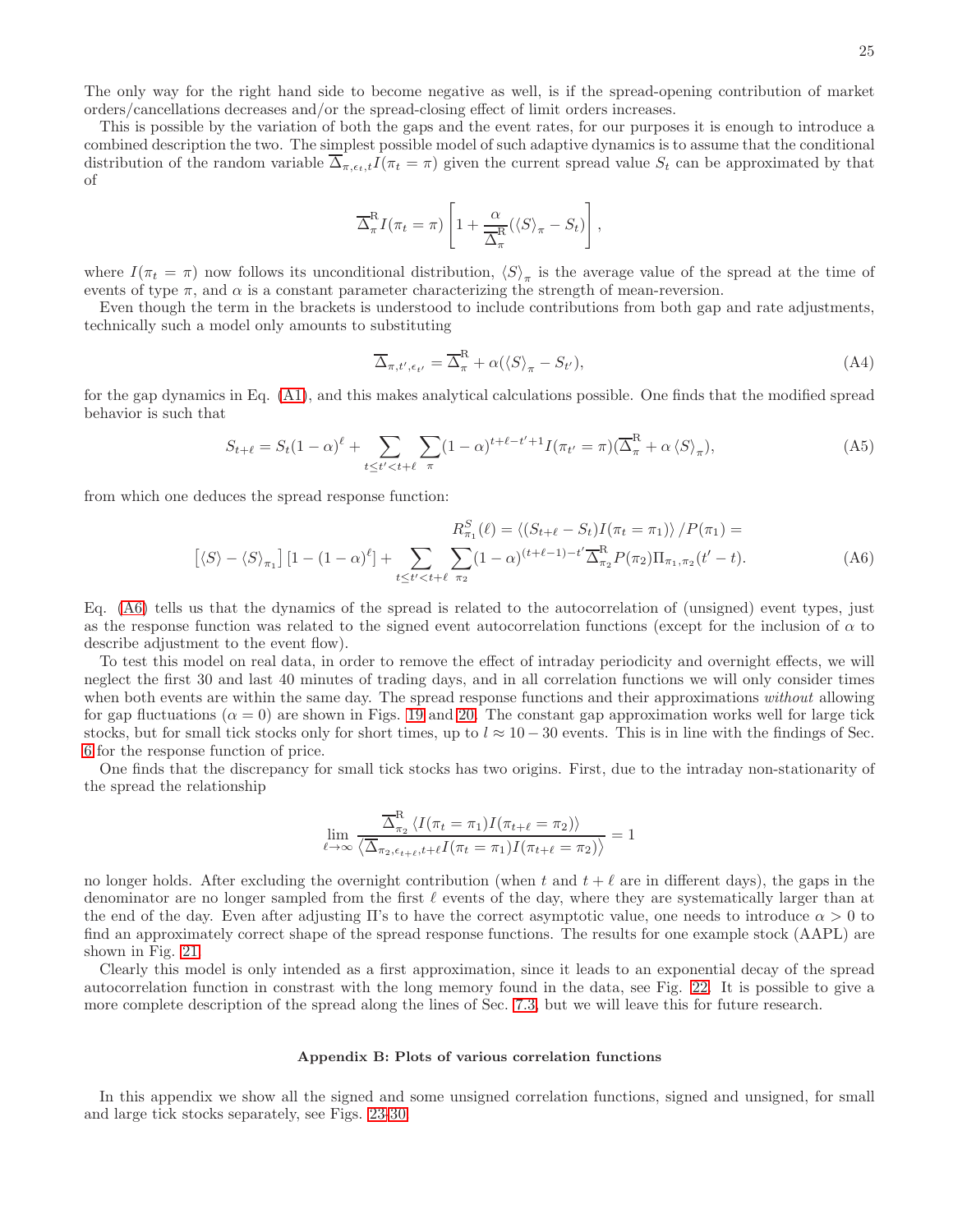

<span id="page-25-0"></span>Figure 19: Comparison of true and approximated normalized spread response function  $R_{\pi}^{S}(\ell)/P(\pi)$  for (left) large tick stocks and (right) small tick stocks for events that do not change the price. Symbols correspond to the true value, and lines to the approximation. The curves are labeled according to  $\pi$  in the legend.



<span id="page-25-1"></span>Figure 20: Comparison of true and approximated normalized spread response function  $R_\pi^S(\ell)/P(\pi)$  for (left) large tick stocks and (right) small tick stocks for events that change the price. Symbols correspond to the true value, and lines to the approximation. The curves are labeled according to  $\pi$  in the legend.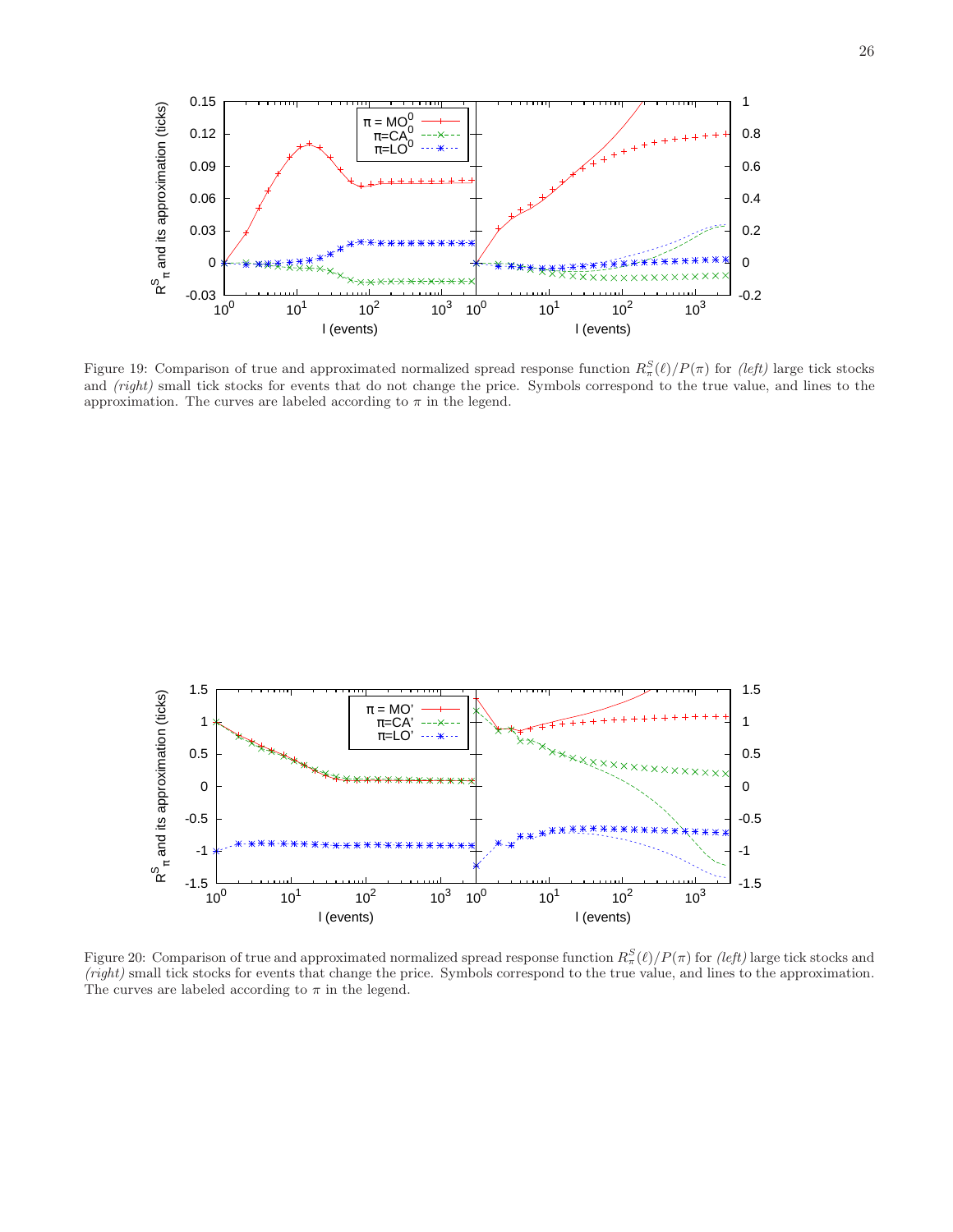

<span id="page-26-0"></span>Figure 21: Comparison of the spread response functions of AAPL for four different cases: Eq. [\(A6\)](#page-24-1) with  $\alpha = 0$  (red), Eq. (A6) with adjusted  $\Pi$ 's and  $\alpha = 0$  (green), Eq. [\(A6\)](#page-24-1) with adjusted  $\Pi$ 's and  $\alpha = 10^{-2}$  (blue), true response functions (black). Price in ticks.



<span id="page-26-1"></span>Figure 22: Autocorrelation function of the spread (after removing the beginning and the end of the trading days). One can see that the exponential decay suggested by our simplified model captures the short-time dynamics, but not the slow decay lasting for thousands of events.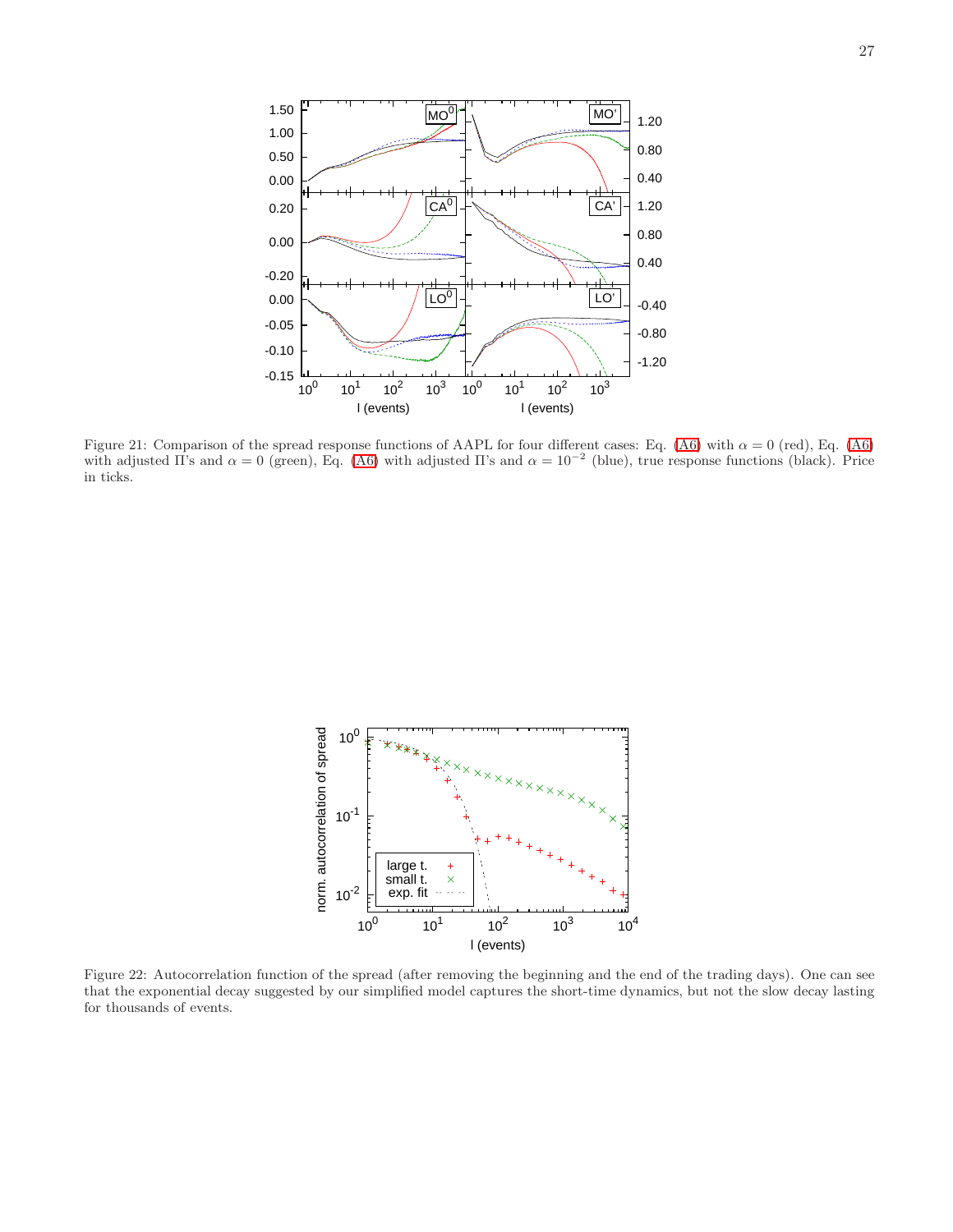

<span id="page-27-0"></span>Figure 23: The normalized, signed event correlation functions  $C_{\pi_1,\pi_2}(\ell)$  for large tick stocks,  $(left) \pi_1 = MO^0$ ,  $(right) \pi_1 = MO'$ . The curves are labeled by their respective  $\pi_2$ 's in the legend. The bottom panels show the negative values.



Figure 24: The normalized, signed event correlation functions  $C_{\pi_1,\pi_2}(\ell)$  for large tick stocks,  $(\ell eft) \pi_1 = CA^0$ ,  $(\text{right}) \pi_1 = LO^0$ . The curves are labeled by their respective  $\pi_2$ 's in the legend. The bottom panels show the negative values.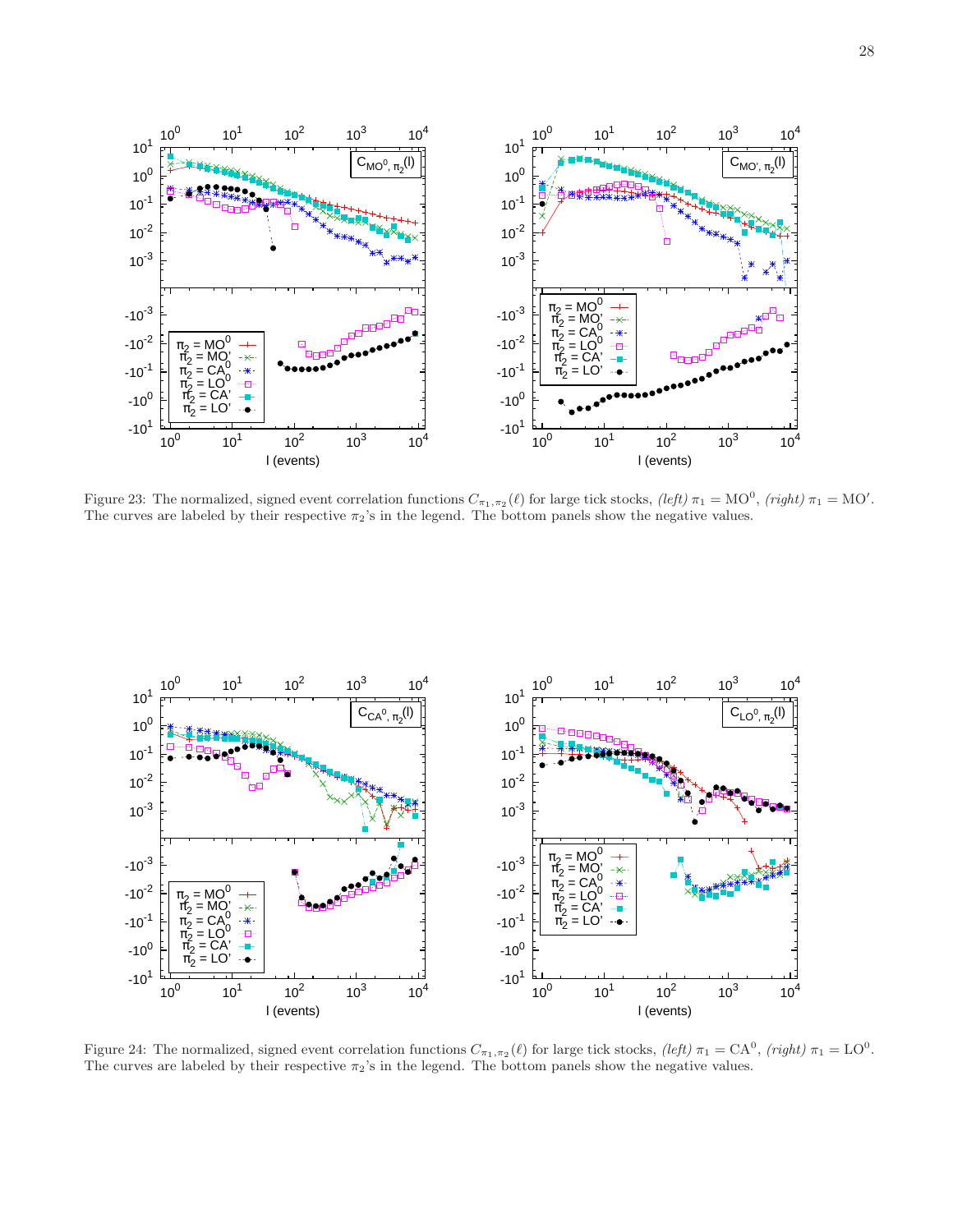

Figure 25: The normalized, signed event correlation functions  $C_{\pi_1,\pi_2}(\ell)$  for large tick stocks,  $(left) \pi_1 = CA', (right) \pi_1 = LO'.$ The curves are labeled by their respective  $\pi_2$ 's in the legend. The bottom panels show the negative values.



<span id="page-28-0"></span>Figure 26: The normalized, signed event correlation functions  $C_{\pi_1,\pi_2}(\ell)$  for small tick stocks,  $(left) \pi_1 = \text{MO}^0$ ,  $(right) \pi_1 = \text{MO}'$ . The curves are labeled by their respective  $\pi_2$ 's in the legend. The bottom panels show the negative values.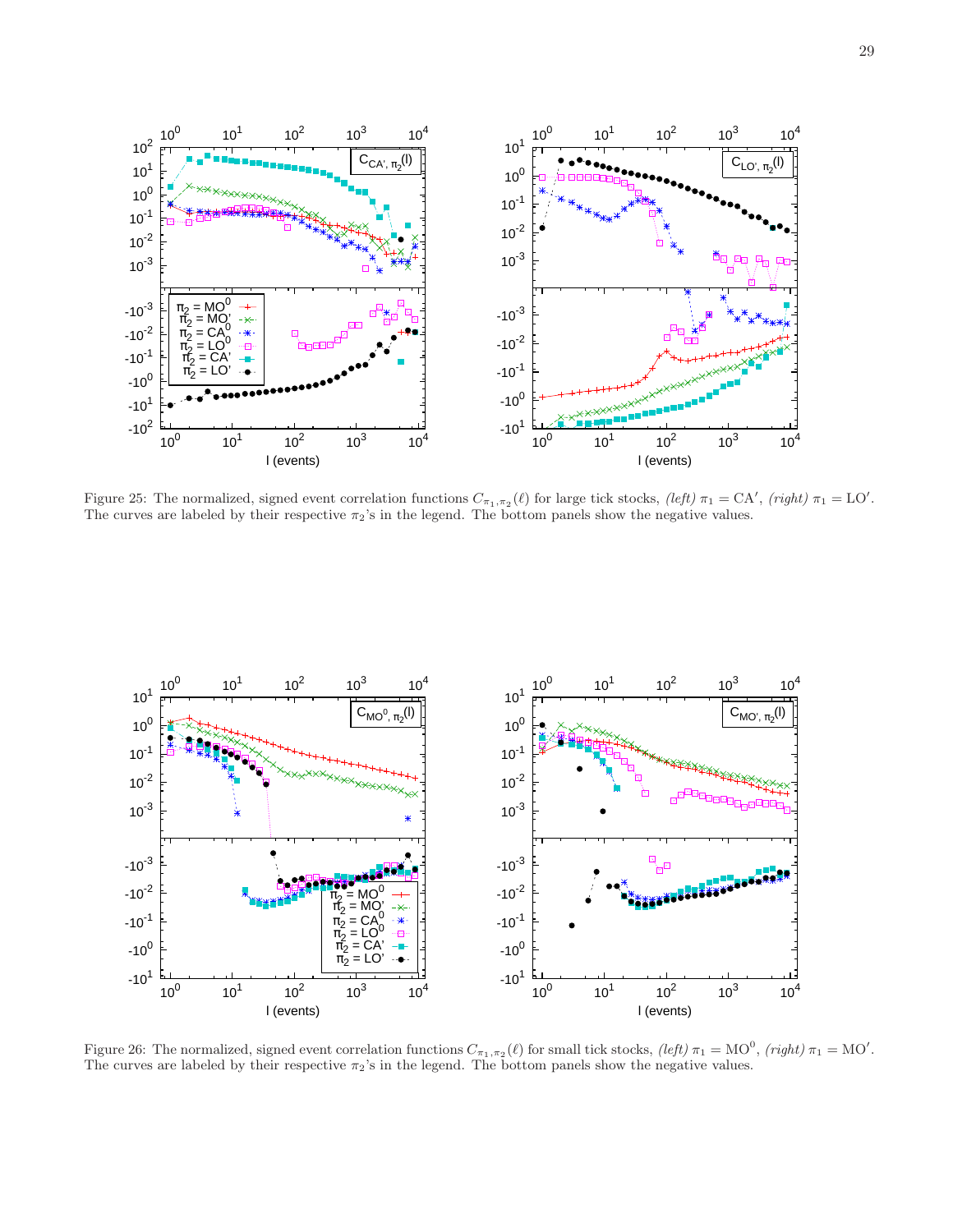

Figure 27: The normalized, signed event correlation functions  $C_{\pi_1,\pi_2}(\ell)$  for small tick stocks,  $(\ell eft) \pi_1 = CA^0$ ,  $(\text{right}) \pi_1 = LO^0$ . The curves correspond to the six possible values of  $\pi_2$ 's, see the legend of Fig. [26](#page-28-0) for details. The bottom panels show the negative values.



Figure 28: The normalized, signed event correlation functions  $C_{\pi_1,\pi_2}(\ell)$  for small tick stocks, (left)  $\pi_1 = \text{CA}'$ , (right)  $\pi_1 = \text{LO}'$ . The curves correspond to the six possible values of  $\pi_2$ 's, see the legend of Fig. [26](#page-28-0) for details. The bottom panels show the negative values.